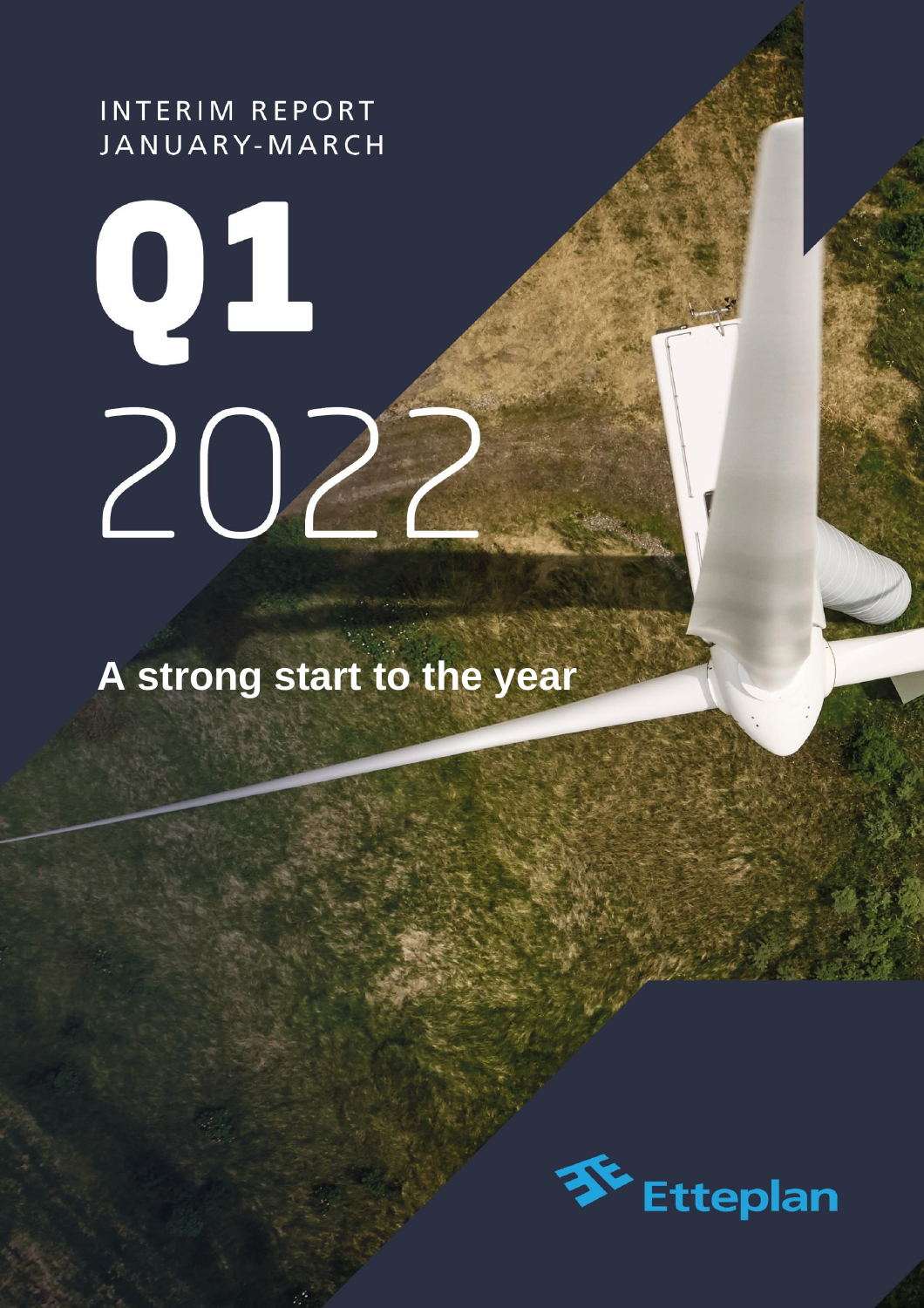

ETTEPLAN Oyj Interim Report May 5, 2022, at 1:00 pm

# **ETTEPLAN Q1 2022: A strong start to the year**

### **Key points January-March 2022**

- The Group's revenue grew by 22.8 percent and was EUR 89.6 million (1-3/2021: EUR 73.0 million). At comparable exchange rates, revenue increased by 23.2 percent.
- Operating profit (EBITA) grew by 16.6 percent and was EUR 9.0 (7.7) million, or 10.0 (10.5) percent of revenue.
- Operating profit (EBIT) increased by 15.6 percent and was EUR 7.6 (6.6) million, or 8.5 (9.0) percent of revenue.
- Operating cash flow was EUR 8.6 (1.3) million.
- Basic earnings per share were EUR 0.23 (0.21).

*Etteplan also monitors non-IFRS performance measures, because they provide additional information on Etteplan's development. More information on performance measures is provided at the end of the release.* 

### **Key figures**

| <b>EUR 1,000</b>               | 1-3/2022 | 1-3/2021 | 1-12/2021 |
|--------------------------------|----------|----------|-----------|
| Revenue                        | 89,586   | 72,950   | 300,111   |
| Operating profit (EBITA)       | 8,950    | 7,679    | 30,139    |
| EBITA, %                       | 10.0     | 10.5     | 10.0      |
| Operating profit (EBIT)        | 7,622    | 6,594    | 25,754    |
| EBIT, %                        | 8.5      | 9.0      | 8.6       |
| Basic earnings per share, EUR  | 0.23     | 0.21     | 0.80      |
| Equity ratio, %                | 37.9     | 42.5     | 39.7      |
| Operating cash flow            | 8,597    | 1,290    | 27,093    |
| ROCE, %                        | 16.5     | 18.0     | 16.0      |
| Personnel at end of the period | 3,877    | 3,331    | 3,629     |

### **President and CEO Juha Näkki:**

The first quarter gave us a good start to the year. Our growth was very strong, acquisitions supported our growth, but we also accelerated our organic growth which totaled some 15 per cent. Our profitability was in line with our target and cash flow was also at a good level thanks to the strong final quarter of the previous year.

Russia's attack and the war in Ukraine have shocked us all, but the impacts of the war on our business have been minor so far. The demand situation has been good, but the overall impacts of the war on the demand development are difficult to assess. Investments related to the defense industry and accelerating the green transition are growing, while rising inflation may reduce demand and the willingness to invest in some industries.

The prolongation of the COVID-19 pandemic had a bigger impact on our business in the first quarter than Russia's attack on Ukraine. Significantly increased sickness-related absences affected our operations in Europe and the effects of the shutdown measures in China began to show. We are able to work remotely in China to a reasonable extent, but we expect the shutdowns to have clear effects on our business operations in the second quarter in China at least.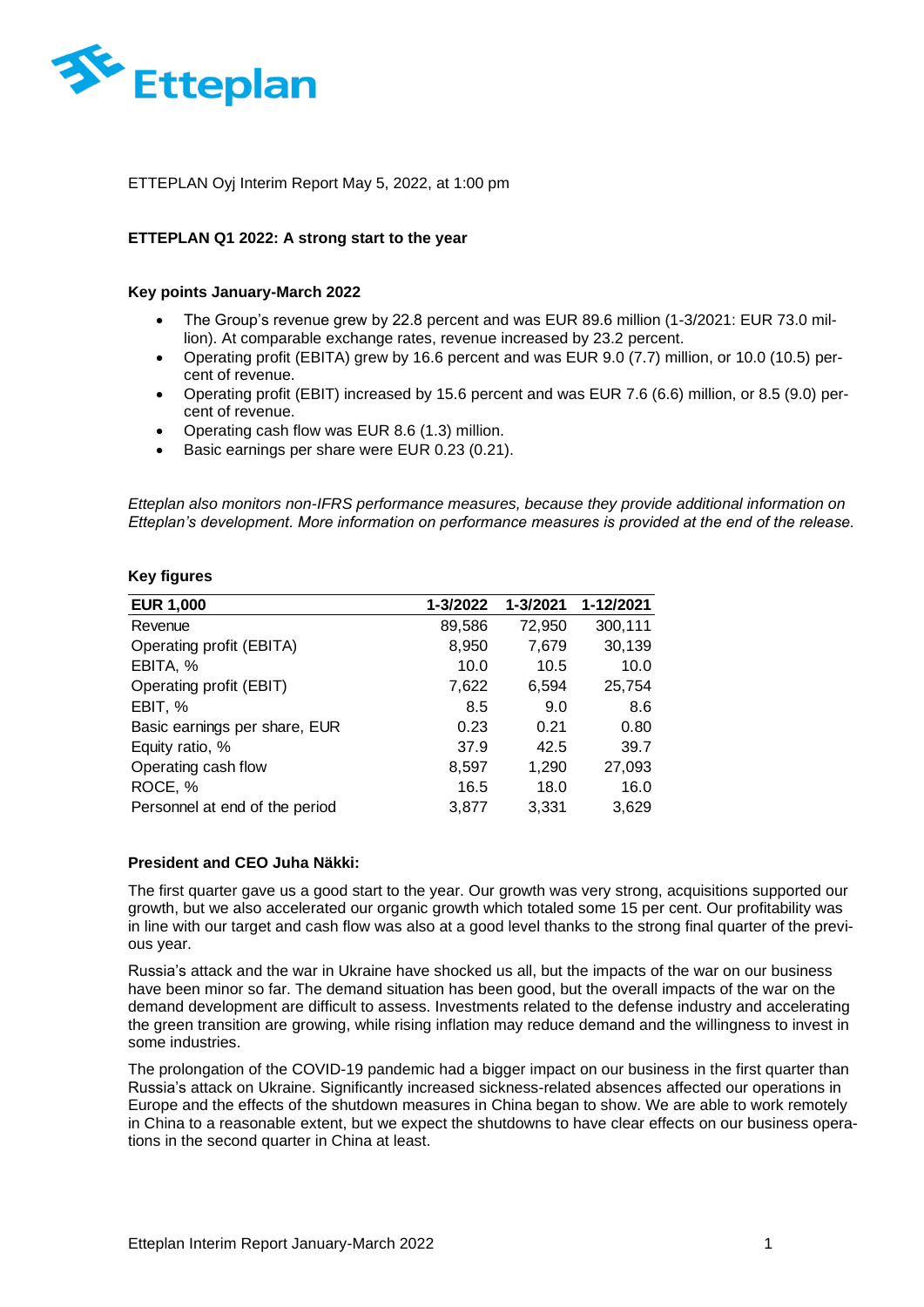

We continued to invest in growth during the review period. We strengthened our Technical Documentation Solutions service area in Germany by acquiring Cognitas GmbH and we strengthened our Software and Embedded Solutions service area in Sweden by acquiring Syncore Technologies AB.

After the review period, at the end of April, we acquired the Finnish company LCA Consulting Oy. LCA provides us with new capabilities in the area of carbon footprint calculation, significantly strengthening our ability to help our customers achieve their sustainability targets. We now have the ability to assess the customer's current carbon footprint and help them develop their products and production facilities in order to accomplish their sustainability goals. We believe that these types of services are in high demand among our customer base, which creates excellent growth opportunities for us going forward.

The war in Ukraine and COVID-19 have significantly increased uncertainty in the markets and made forecasting very difficult. While there will certainly be fluctuations in demand, we do not expect the demand situation to deteriorate suddenly. Instead, we expect demand to remain fairly good for the remainder of the year. Consequently, we are keeping our financial guidance unchanged.

### **Market outlook 2022**

The most important factor affecting Etteplan's business is the global development of the machinery and metal industry. The prolongation of the COVID-19 pandemic continues to have an impact on the market situation and supply chains. Our customers have adapted to the effects of the pandemic, and their business has developed positively. Russia's attack on Ukraine increases uncertainty in the markets and leads to higher costs, which may affect the demand situation and slow down investments. On the other hand the unstable geopolitical climate increases demand in the defense industry and for investments related to the green transition. We expect the general demand situation to remain fairly good throughout 2022.

### **Financial guidance 2022**

Etteplan keeps its guidance for revenue and operating profit (EBIT) intact and issues the following estimate:

Revenue in 2022 is estimated to be EUR 340-370 (2021: 300.1) million, and

operating profit (EBIT) in 2022 is estimated to be EUR 28-32 (2021: 25.8) million.

### **Operating environment**

The majority of Etteplan's customers are industrial companies, with several global megatrends currently influencing the development of their operating environment. For example, structural changes in the global economy, urbanization, climate change and sustainability are all influencing companies, national economies and people's lives. In addition to these megatrends, the engineering industry is influenced primarily by three trends: digitalization, accelerating technological development and the lack of engineering resources. These trends are creating a need for intelligent and efficient engineering solutions in all industrial sectors. The trend of centralizing service purchasing continues as customer demand becomes increasingly international, presenting growth opportunities for global engineering companies. The continued trend of service outsourcing has a positive effect on the industry's development and it supports Etteplan's growth. Competition for employees and specialized experts in certain areas is continuing, which affects the development of the sector as a whole in all market areas.

The most important factor affecting Etteplan's business is the global development of the machinery and metal industry. The prolongation of the COVID-19 pandemic continues to have an impact on the market situation and supply chains. Our industrial customers have nevertheless adapted to the effects of the pandemic, and our customers' business has developed positively. Russia's attack on Ukraine and the subsequent elevation in geopolitical tensions have increased uncertainty. Investments related to the defense industry and accelerating the green transition are growing, while rising inflation may reduce demand and the willingness to invest in some industries. We expect the demand situation to remain fairly good throughout 2022.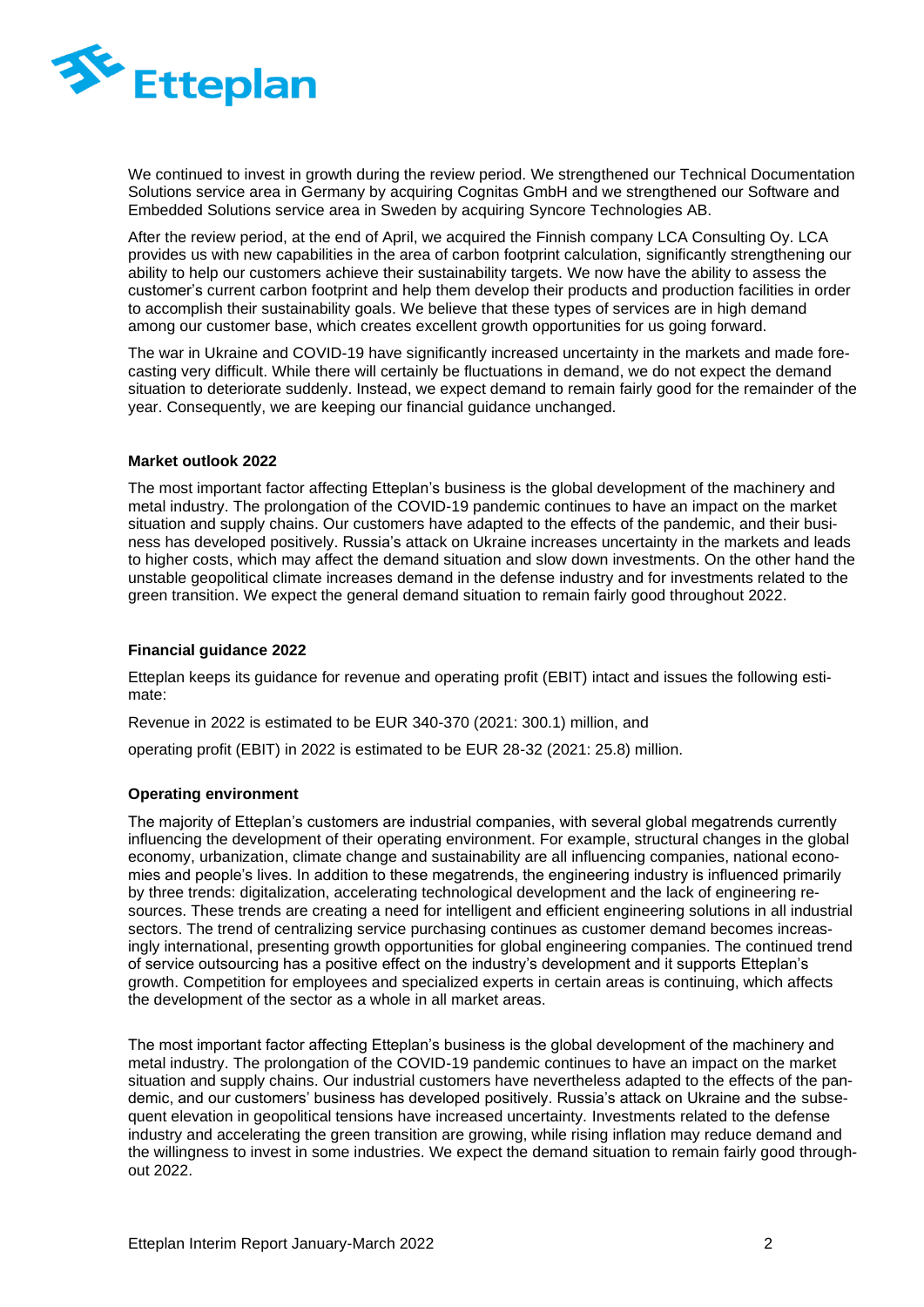

### *Development of demand by customer industry*

The COVID-19 pandemic continues to affect demand in all customer industries, but the effects of the pandemic on different customer segments vary. Russia's attack on Ukraine has increased demand in the defense industry, and investments related to the green transition are growing. Demand in the Forest, Pulp and Paper industry was at a fairly good level. Demand in the Energy industry was at a good level. Demand in the Mining industry was at a good level. Demand in the Lifting and Hoisting industry was at a moderate level. Demand in the ICT industry remained good. Demand in the Automotive and Transportation industry was at a good level. Demand in the Chemical industry was at a good level.

### *Development of demand in Etteplan's operating countries*

The pandemic continued to affect the market situation in Europe, and the higher geopolitical tensions due to Russia's attack on Ukraine have increased uncertainty. In Finland, the overall market situation remained fairly good. In Sweden, Denmark, the Netherlands, Germany and Poland increased uncertainty had only small impacts on demand.

A new wave of the COVID-19 pandemic and related shutdown measures affected the demand situation in China, especially toward the end of the review period.

### **Revenue**

The year got off to a good start and Etteplan's revenue grew by 22.8 percent in January-March and was EUR 89.6 million (1-3/2021: EUR 73.0 million). Revenue increased by 23.2 percent at comparable exchange rates. The organic growth of revenue was 14.1 percent. At comparable exchange rates, organic growth was 14.5 percent. Revenue from key accounts grew by 9.8 percent in January-March.

Acquisitions increased revenue, but organic growth was also strong due to the success of the outsourcing business, among other reasons. The significant increase in sickness-related absences affected the accumulation of revenue. Russia's attack on Ukraine had only a minor impact on revenue in the first quarter.

Etteplan's business is subject to periodic fluctuation due to the number of working days, holiday seasons and the timing of product development and investment projects in customer companies, which mainly take place in the spring and the latter part of the year. The revenue in the third quarter is typically lower than that of other quarters.

The revenue of acquired companies is not included in the organic growth of revenue for the 12 months following the acquisition. F.I.T. Fahrzeug Ingenieurtechnik GmbH increased revenue starting from May 1, 2021, Skyrise.tech S.A. starting from June 1, 2021, Adina Solutions Oy starting from August 1, 2021, and BST Buck Systemtechnik GmbH starting from October 1, 2021. Cognitas GmbH, which was acquired in the beginning of 2022, is included in Etteplan's figures starting from January 1, 2022, and Syncore Technologies AB starting from February 1, 2022.

### **Result**

Profitability was at a good level thanks to good operational efficiency. Increased sickness-related absences had a slight effect on profitability. We continued to work remotely, but the transition to hybrid work is under way, which will slightly affect the cost structure going forward.

Operating profit (EBITA) grew by 16.6 percent in January-March and was EUR 9.0 (7.7) million, or 10.0 (10.5) percent of revenue.

Operating profit (EBIT) increased by 15.6 percent in January-March and was EUR 7.6 (6.6) million, or 8.5 (9.0) percent of revenue.

The combined effect of non-recurring items on operating profit (EBITA) and operating profit (EBIT) in January-March was EUR -0.3 (0.0) million. The non-recurring costs were related to acquisitions and organizational restructuring.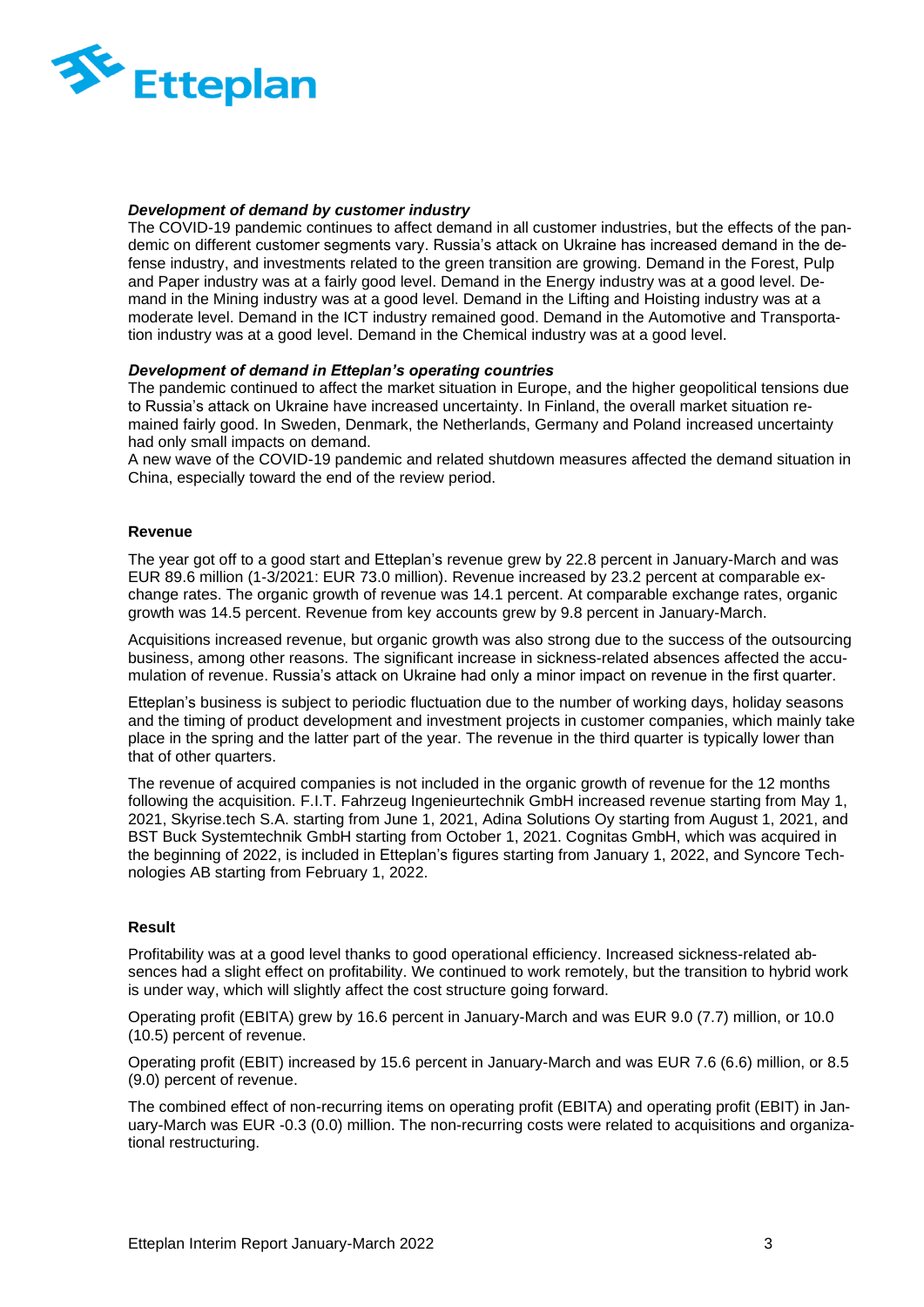

The net amount of financial income and financial expenses came to EUR -0.3 (-0.1) million in January-March.

Profit before taxes for January-March was EUR 7.3 (6.5) million. Taxes in the income statement amounted to 20.5 (18.0) percent of the result before taxes. The amount of taxes was EUR 1.5 (1.2) million.

The profit for January-March was EUR 5.8 (5.3) million.

Basic earnings per share were EUR 0.23 (0.21) in January-March. Equity per share was EUR 4.25 (3.69) at the end of March. Return on capital employed (ROCE) before taxes was 16.5 (18.0) percent in January-March.

### **Cash flow and financial position**

Operating cash flow improved year-on-year in the first quarter and amounted to EUR 8.6 (1.3) million in January-March. Cash flow after investments was EUR -10.3 (-4.8) million in January-March. Strong invoicing in the final quarter of 2021 was reflected favorably in operating cash flow in early 2022.

Operating cash flow accrues unevenly over the four quarters of the year due to periodic fluctuation in business.

The Group's cash and cash equivalents stood at EUR 28.5 (15.3) million at the end of March.

The Group's interest-bearing liabilities amounted to EUR 91.8 (62.2) million at the end of March. The amount of interest-bearing liabilities was affected by acquisitions made by the Group. Lease liabilities represented EUR 24.4 (23.2) million of interest-bearing liabilities.

The total of unused short-term credit facilities stood at EUR 14.5 (14.1) million.

Total assets on March 31, 2022, were EUR 283.8 (219.5) million. Goodwill on the balance sheet was EUR 106.1 (86.8) million.

At the end of March, the equity ratio was 37.9 (42.5) percent.

### **Capital expenditure**

The Group's gross investments in January-March were EUR 29.3 (10.3) million. The gross investments mainly consisted of acquisitions, increases in lease liabilities and equipment purchases.

### **Personnel**

The number of personnel stood at 3,877 employees at the end of March 2022 (March 31, 2021: 3,331 employees). The number of personnel increased by 16.4 percent compared to the end of March 2021.

The Group employed 3,858 (3,322) people on average in January-March 2022. A total of 13 employees were temporarily laid off at the end of March 2022 in Finland.

The number of people employed by the Group outside of Finland increased and stood at 1,865 (1,409) at the end of March, representing 48.1 percent of the total number of employees.

### **Business review**

Etteplan published its renewed strategy, *Increasing value for customers*, and updated its financial targets in December 2019. Etteplan began preparations and planning related to the renewed strategy, but many projects were suspended due to attention being shifted to the COVID-19 pandemic. Measures aimed at implementing the strategy have continued again after the pandemic eased up slightly starting from late 2020. In 2021, investments in organic growth were continued by developing the service offering and by establishing several new teams. This work continued in the early part of 2022. We believe that our strategy will drive the success of the company also after the pandemic.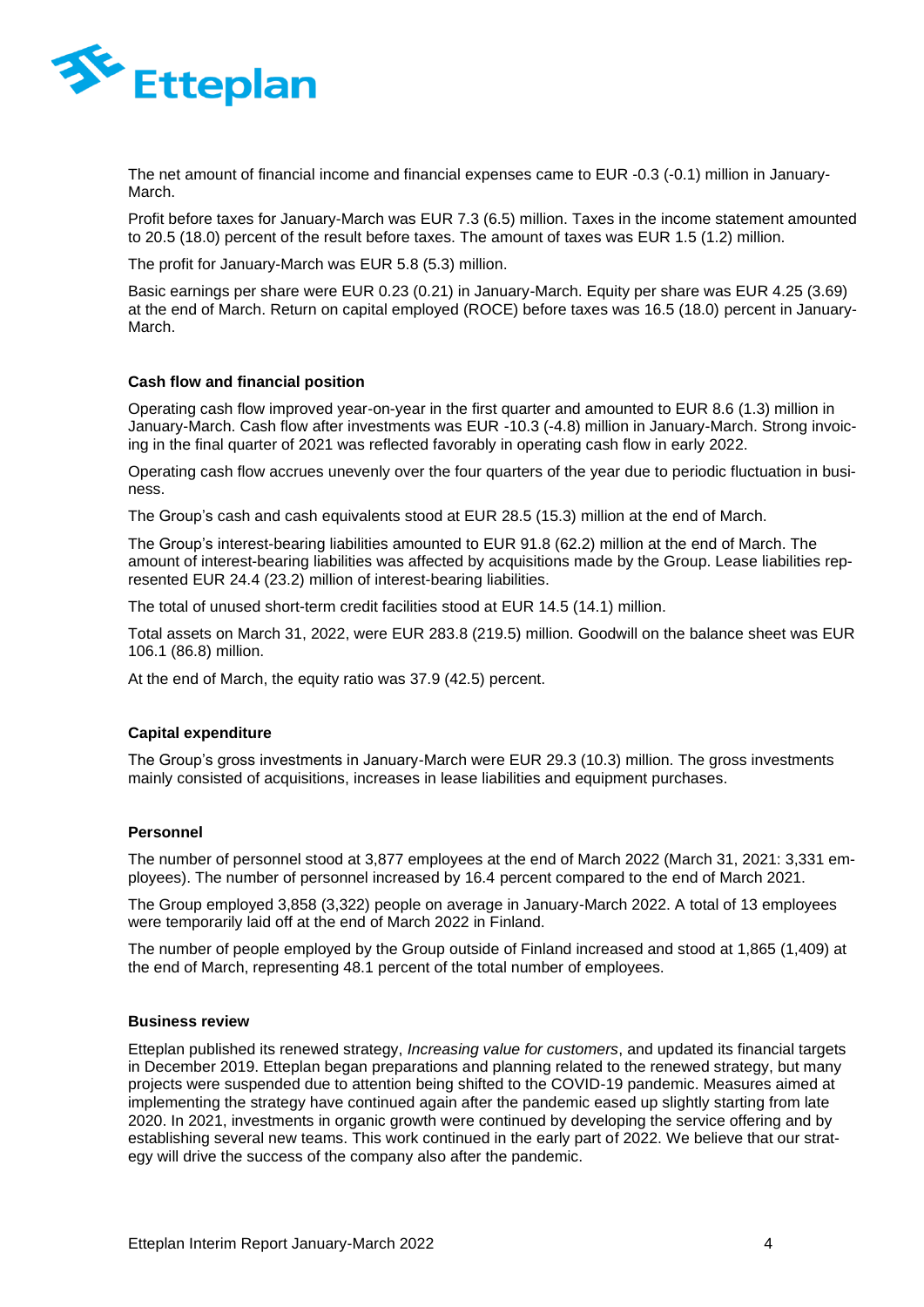

The key objective of the company's strategy is to create even higher value for customers and support them in the industrial change. The three key elements of our strategy are customer value, service solutions and success with people. The most important focus areas of growth are the continuous development of service solutions, digitalization and international growth.

Etteplan's customers are investing in digitalization and intelligent devices, which presents significant growth opportunities for the company. In recent years, Etteplan has also invested in digitalization and software development with the aim of expanding its service offering and competence capital in order to respond to the digitalization needs of customers. At the same time, we are investing in organic growth as well as the development of our own business and increasing its rate of digitalization.

We continue the development of technology solutions as part of our service solutions. We are strengthening our expertise in areas such as additive manufacturing, digital twin solutions, artificial intelligence and other digital technologies.

We have also invested in industrial digitalization and strengthened our smart industrial production offering to help our customers digitalize their production facilities and business operations. Etteplan's new Smart Factory offering consists of a wide range of expertise ranging from engineering to piping, automation, information systems and technical documentation.

Etteplan's target is to achieve revenue of EUR 500 million in 2024. We seek growth organically and by acquisitions. Etteplan's goal is to also grow internationally, provide solutions from all of the company's service areas in all of its market areas and increase the share of revenue accumulated outside Finland to 50 percent.

In January-March, revenue accumulated outside Finland amounted to EUR 42.2 (31.4) million, or 47 (43) percent of the Group's total revenue.

The Chinese market slowed down slightly in the first quarter due to a new wave of the COVID-19 pandemic and the related shutdown measures, and the number of hours sold in the Chinese market decreased by 4.3 percent in January-March. Our employees are currently mostly working remotely, also in China, which reduces the impact of the shutdowns on our business.

Etteplan's target is to increase the share of revenue represented by Managed Services to 75 percent. The share of revenue represented by Managed Services was 65 (64) percent in January-March. The acquisitions made by the Group had a positive effect on the share of Managed Services.

The growth in the share of Managed Services enhances Etteplan's capacity management and improves profitability. Etteplan's operating profit (EBITA) target is 10 percent of revenue.

# *Acquisitions in 2021-2022*

Etteplan strengthened its position in Sweden and acquired Syncore Technologies AB, a technology services company focusing on advanced embedded systems, on February 2, 2022. In 2020, Syncore's revenue amounted to approximately EUR 5 million and it employed 46 embedded systems specialists in Linköping, Sweden. The acquisition involved a directed share issue to the owners of the acquired company. More information is provided under Shares and Events after the review period.

In January 2022, Etteplan acquired Cognitas GmbH, a German technical information lifecycle management company, from Canon Deutschland GmbH. With the acquisition, Etteplan becomes a market-leading company in technical documentation in Germany and reinforces its leading position in Europe. Cognitas generates annual revenue of approximately EUR 15 million and employs 200 professionals in consulting and technical information authoring and management.

Acquisitions in 2021:

- September 2021 BST Buck Systemtechnik GmbH in Germany. Over 30 specialists. Specializes in software development, process automation and hardware engineering.
- August 2021 Adina Solutions Oy in Finland. A total of 13 content production and technical communications professionals.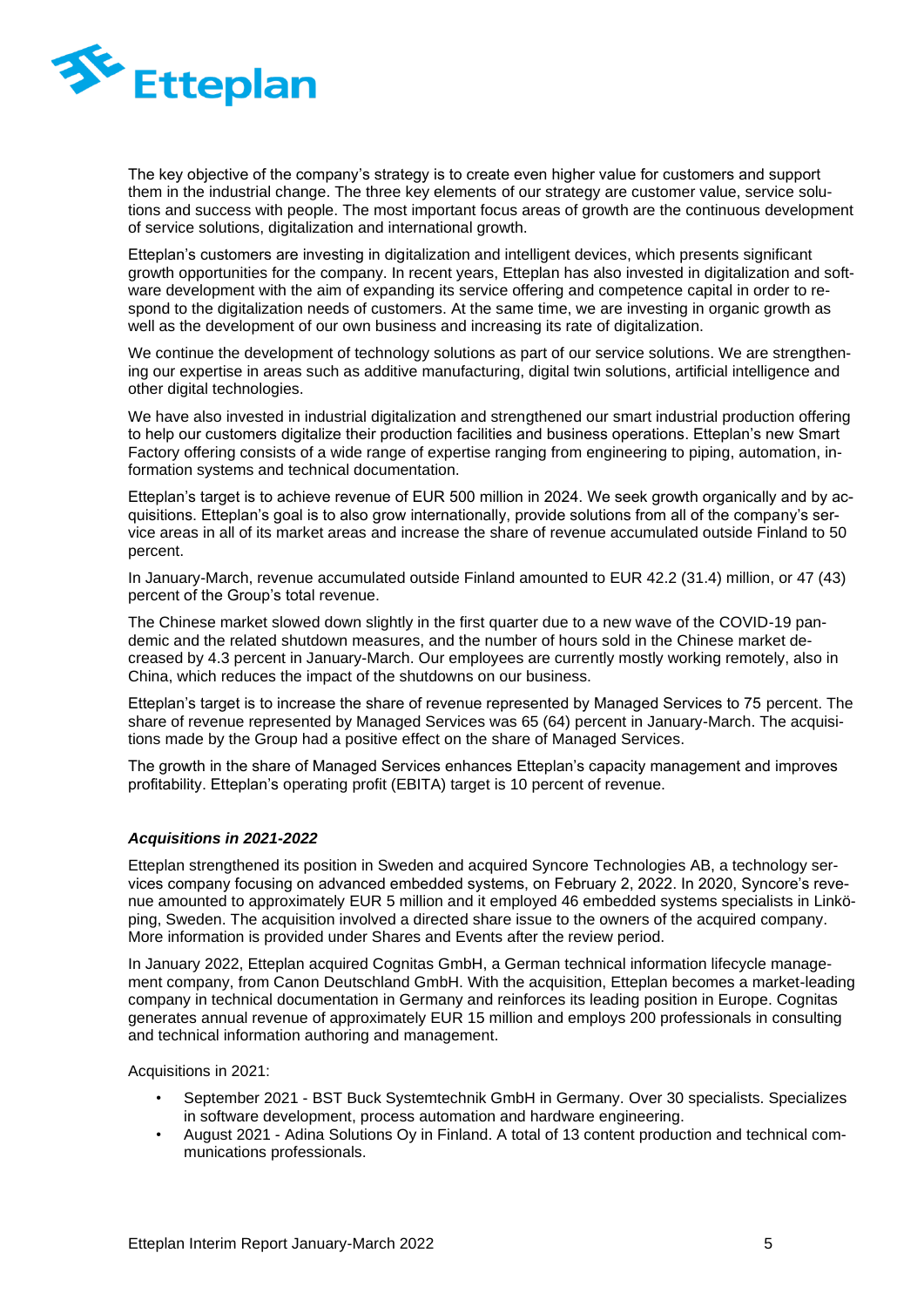

- June 2021 the software development company Skyrise.tech S.A. in Poland. In 2020, revenue of approximately EUR 3.5 million, with approximately 80 specialists and partners. The acquisition involved a directed share issue to the owners of the acquired company.
- May 2021 F.I.T. Fahrzeug Ingenieurtechnik GmbH in Germany. Approximately 15 technical documentation specialists.
- January 2021 the software development company TekPartner A/S in Denmark. In 2019, revenue of approximately EUR 8 million, with 19 in-house specialists and a network of project partners and freelancers.

### **Development of the service areas**

### *Engineering Solutions*

We innovate and engineer machinery, equipment and plants for customers. Our customer base typically uses our services for product development projects for a new product, plant engineering projects or Engineering-to-Order projects, involving the customization of the product in accordance with end customer standards and legislation in the market area.

| <b>EUR 1,000</b>               | 1-3/2022 |        |       | 1-3/2021 Change 1-12/2021 |
|--------------------------------|----------|--------|-------|---------------------------|
| Revenue                        | 46,699   | 41.398 | 12.8% | 167,433                   |
| Operating profit (EBITA)       | 4.930    | 4.385  | 12.4% | 16,555                    |
| EBITA, %                       | 10.6     | 10.6   |       | 9.9                       |
| Managed Services index         | 62       | 63     |       | 64                        |
| Personnel at end of the period | 2.088    | 1.955  | 6.8%  | 2,062                     |

*The figures for BST Buck Systemtechnik GmbH, acquired in September 2021, are included in the service area's figures starting from October 1, 2021.* 

The share of Etteplan's revenue represented by Engineering Solutions in January-March was 52 (57) percent.

The demand situation in the Engineering Solutions service area was at a good level in all markets, and revenue increased by 12.8 percent in January-March, amounting to EUR 46.7 (41.4) million. Increased uncertainty has further increased customers' interest in outsourcing solutions.

The operating profit (EBITA) of Engineering Solutions grew in January-March and amounted to EUR 4.9 (4.4) million, or 10.6 (10.6) percent of revenue. Operational efficiency was at an excellent level and contributed to profit performance.

The Engineering Solutions service area had 2,088 (1,955) employees at the end of March.

The Managed Services Index (MSI), which reflects the share of revenue represented by Managed Services, was nearly on par with the previous year at 62 (63) percent in January-March.

The integration of BST Buck Systemtechnik GmbH into Etteplan is progressing as planned. Etteplan is collaborating with Epiroc, a leading mining and infrastructure equipment manufacturer, to enable fossilfree underground heavy transportation without interruptions.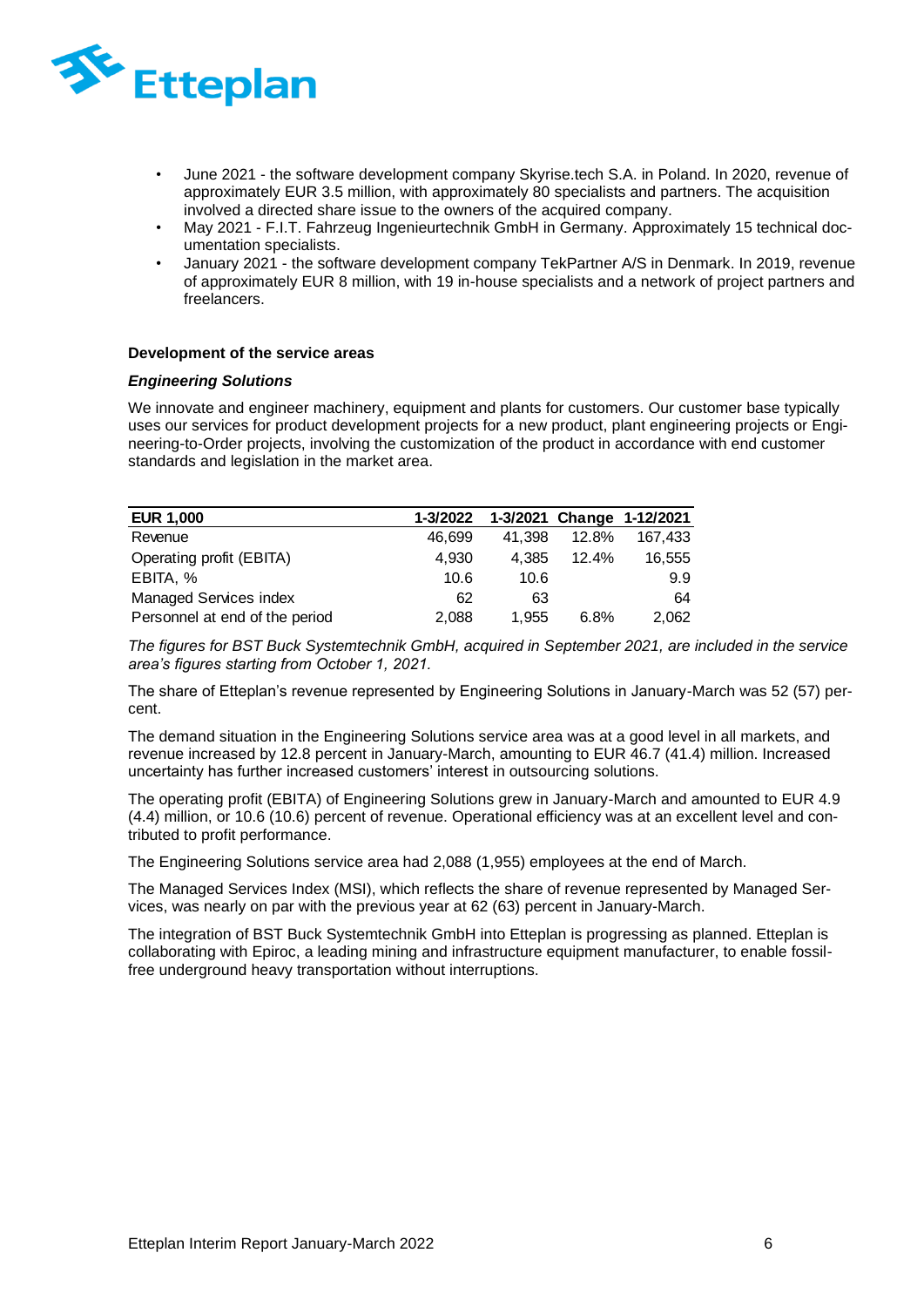

### *Software and Embedded Solutions*

We provide product development services as well as software and technology solutions that enable the digitalization of our customers' business processes along with the intelligence and connectivity of machinery and equipment. Our customers often have a need to increase the efficiency of business processes or manufacturing, or create entirely new products for the market. Through system integration and utilization of digitalization, we can ensure better customer service, cost-efficiency, or the creation of new income streams.

| <b>EUR 1,000</b>               | 1-3/2022 |        |       | 1-3/2021 Change 1-12/2021 |
|--------------------------------|----------|--------|-------|---------------------------|
| Revenue                        | 24.613   | 18.817 | 30.8% | 80,123                    |
| Operating profit (EBITA)       | 2.348    | 2.090  | 12.3% | 8,316                     |
| EBITA, %                       | 9.5      | 11.1   |       | 10.4                      |
| Managed Services index         | 52       | 51     |       | 47                        |
| Personnel at end of the period | 778      | 639    | 21.8% | 771                       |

*The figures for Skyrise.tech S.A., acquired in June 2021, are included in the Software and Embedded Solutions service area's figures starting from June 1, 2021, and the figures for Syncore Technologies AB, acquired in February 2022, are included starting from February 1, 2022.* 

The share of the Group's total revenue represented by Software and Embedded Solutions was 28 (26) percent in January-March.

The demand situation in the Software and Embedded Solutions service area remained good and we continued to recruit new personnel. The end of COVID-19 restrictions has had a positive impact on our business operations in Denmark, for example. The service area's revenue increased by 30.8 percent in January-March and was EUR 24.6 (18.8) million. Acquisitions and increased subcontracting affected to development of revenue.

The Software and Embedded Solutions service area's operating profit (EBITA) grew and was EUR 2.3 (2.1) million in January-March. Profitability declined, with operating profit (EBITA) being 9.5 (11.1) percent of revenue. Operational efficiency was generally at a moderate level. In certain units, projects were slow to get started and operational efficiency was weak. Actions to address the situation have been initiated. The increased use of subcontracting also had a slight effect on profitability.

The number of personnel in the Software and Embedded Solutions service area increased due to acquisitions and recruitment and stood at 778 (639) at the end of March. In addition to our own personnel, we currently have more than 250 subcontractors and partners.

The Managed Services Index (MSI), which reflects the share of the service area's revenue represented by Managed Services, was on par with the previous year at 52 (51) percent in January-March.

The Syncore acquisition completed in February 2022 made Etteplan a significantly larger provider of software and embedded systems in Sweden. The integration of the company into Etteplan is progressing as planned.

Skyrise.tech S.A., which we acquired in June 2021, now operates under the Etteplan brand and its integration into Etteplan is in its final stages.

### *Technical Documentation Solutions*

We produce user manuals for individual products as well as the documentation of technical attributes and information management for entire production facilities, such as factories. The service includes content creation and distribution in print and digital form. For an industrial customer, good technical documentation can increase the value of their products and ensure their products are used in the right way. Our solutions enable our customers to improve their cost-efficiency, reduce delivery times and decrease their environmental footprint.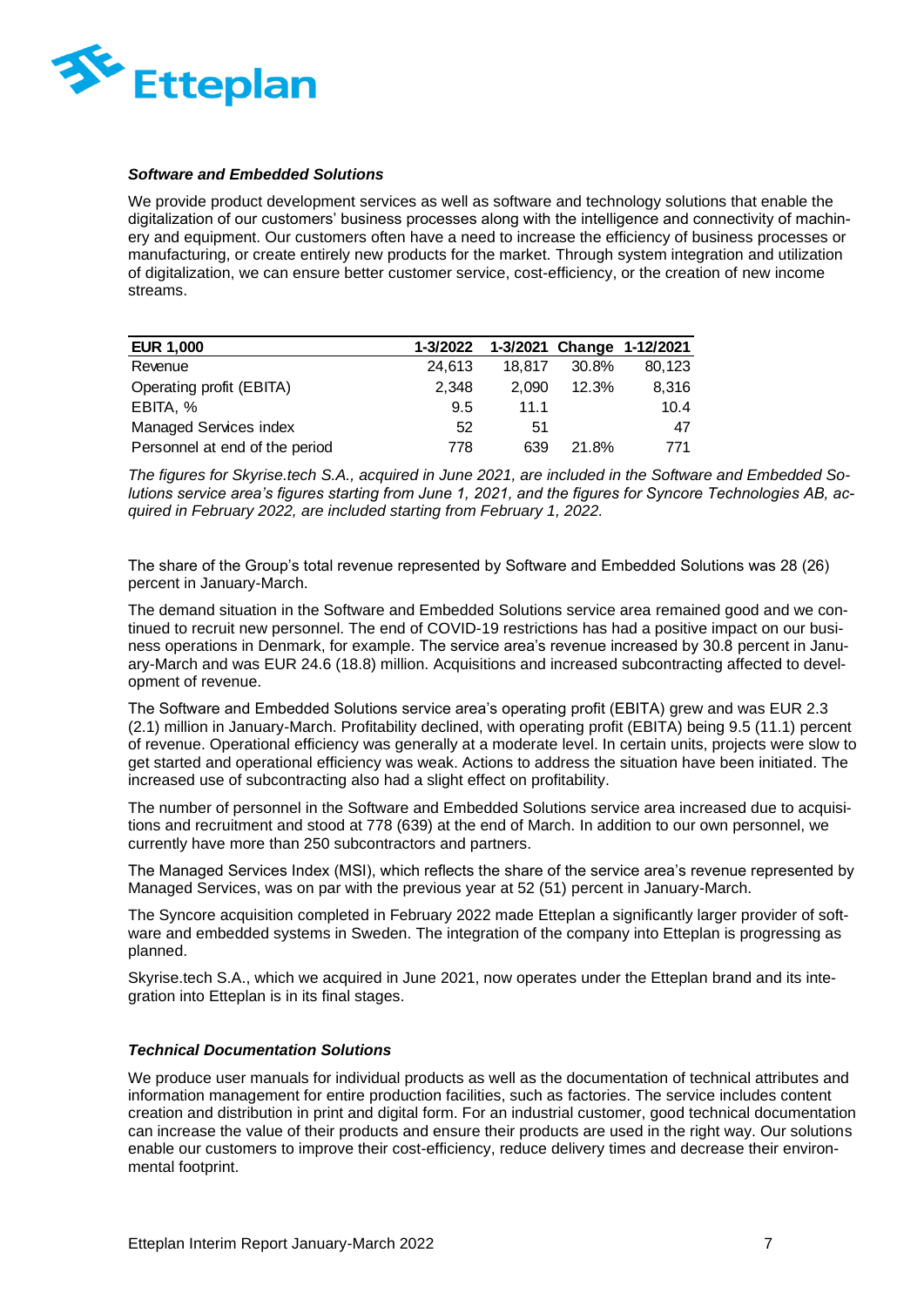

| <b>EUR 1,000</b>               | 1-3/2022 |        |       | 1-3/2021 Change 1-12/2021 |
|--------------------------------|----------|--------|-------|---------------------------|
| Revenue                        | 18.099   | 12.545 | 44.3% | 51,650                    |
| Operating profit (EBITA)       | 1.825    | 1.384  | 31.9% | 5.879                     |
| EBITA, %                       | 10.1     | 11.0   |       | 11.4                      |
| Managed Services index         | 86       | 82     |       | 82                        |
| Personnel at end of the period | 878      | 612    | 43.5% | 669                       |

*The figures for F.I.T. Fahrzeug Ingenieurtechnik GmbH, acquired in May 2021, are included in the Technical Documentation Solutions service area's figures starting from May 1, 2021, the figures for Adina Solutions, acquired in August 2021, are included starting from August 1, 2021, and the figures for Cognitas GmbH, acquired in January 2022, are included starting from January 1, 2022.* 

The share of the Group's total revenue represented by Technical Documentation Solutions was 20 (17) percent in January-March.

The Technical Documentation Solutions service area's demand situation remained good, and revenue increased by 44.3 percent in January-March, amounting to EUR 18.1 (12.5) million. Acquisitions and the success of the outsourcing business contributed to the growth figures.

In January 2022, we acquired Cognitas GmbH, a German technical information lifecycle management company, from Canon. With the acquisition, Etteplan becomes a market-leading company in technical documentation in Germany and reinforces its leading position in Europe. The acquisition has attracted a lot of interest among our customers and the integration of Cognitas into Etteplan has started well.

The Technical Documentation Solutions service area's operating profit (EBITA) improved by 31.9 percent in January-March and was EUR 1.8 (1.4) million. Operational efficiency was at a fairly good level. Profitability declined to 10.1 (11.0) percent of revenue. The weaker profitability of Cognitas in the first months of the year, which was expected, affected the profitability of the service area as a whole.

The Technical Documentation Solutions service area had 878 (612) employees at the end of March. The Cognitas acquisition contributed to the increase in the number of employees.

The Managed Services Index (MSI), which reflects the share of the service area's revenue represented by Managed Services, was 86 (82) percent in January-March. The increased share of revenue represented by Managed Services had a positive effect on profitability.

Etteplan's integration of Adina Solutions Oy, which was acquired in August 2021, and F.I.T. Fahrzeug Ingenieurtechnik GmbH, which was acquired in May, is progressing as planned. In addition, Etteplan has signed cooperation agreements with Stockholm Exergi, Roslagsvatten and Junttan Oy, among others.

### **GOVERNANCE**

### **GENERAL MEETING**

Etteplan Oyj's Annual General Meeting was held on April 6, 2022. The Annual General Meeting approved the financial statements and discharged the members of the Board of Directors and the President and CEO from liability for the financial year 2021.

The Annual General Meeting resolved, in accordance with the proposal of the Board of Directors, to pay a dividend of EUR 0.40 per share for the financial year 2021 and to leave the remaining funds in unrestricted equity. The dividend decided on by the Annual General Meeting was paid to the shareholders registered on the record date in the shareholders' register maintained by Euroclear Finland Ltd. The record date for the dividend payout was April 8, 2022, and the date of dividend payout was April 19, 2022.

In accordance with the proposal of Etteplan's Nomination and Remuneration Committee, the Annual General Meeting resolved that the Board of Directors shall consist of five members. In accordance with the proposal of the Nomination and Remuneration Committee, the Annual General Meeting resolved on the annual remuneration of the members of the Board of Directors, the Chairman of the Board and the members of the Nomination and Remuneration Committee and the Audit Committee.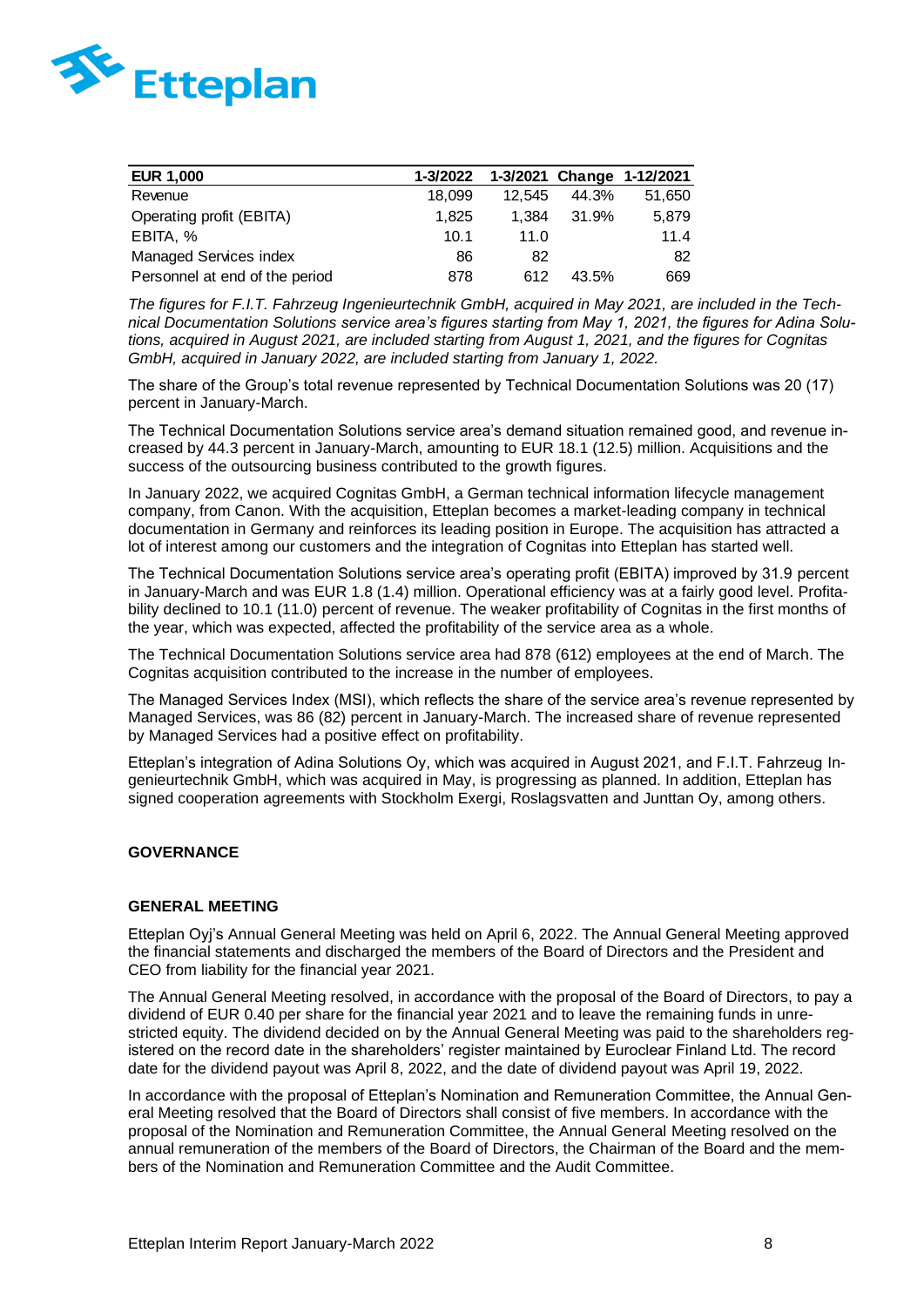

In accordance with the proposal of the Nomination and Remuneration Committee of the Board of Directors, the Annual General Meeting re-elected Matti Huttunen, Robert Ingman, Päivi Lindqvist, Leena Saarinen and Mikko Tepponen as members of the Board of Directors. KPMG Oy Ab, Authorized Public Accountants, with Authorized Public Accountant Kim Järvi as the main responsible auditor, was elected as the Company's auditor.

In its organization meeting subsequent to the Annual General Meeting, the Board of Directors of Etteplan Oyj elected Robert Ingman as Chairman of the Board of Directors. Matti Huttunen was elected the Chairman and Robert Ingman and Leena Saarinen as members of the Nomination and Remuneration Committee of Etteplan Oyj. Päivi Lindqvist was elected as the Chairman and Leena Saarinen and Mikko Tepponen as members of the Audit Committee of Etteplan Oyj.

### *Board authorizations*

The Annual General Meeting held on April 6, 2022 decided to authorize the Board of Directors to resolve on the repurchase of the company's own shares in one or more tranches using the company's unrestricted equity. A maximum of 2,000,000 shares in the company may be repurchased. The company may deviate from the obligation to repurchase shares in proportion to the shareholders' current holdings, i.e. the Board has the right to decide on a directed repurchase of the company's own shares.

The authorization includes the right for the Board to resolve on the repurchase of the Company's own shares through a tender offer made to all shareholders on equal terms and conditions and at the price determined by the Board, or in public trading organized by the Nasdaq Helsinki Ltd at the market price valid at any given time, so that the company's total holding of own shares does not exceed ten (10) percent of all the shares in the company. The minimum price for the shares to be repurchased is the lowest market price quoted for the shares in the company in public trading and, correspondingly, the maximum price is the highest market price quoted for the shares in the company in public trading during the validity of the authorization.

Should the shares in the company be repurchased in public trading, such shares will not be purchased in proportion to the shareholders' current holdings. In that case, there must be a weighty financial reason for the company to repurchase its own shares. The shares may be repurchased in order to be used as consideration in potential acquisitions or in other structural arrangements. The shares may also be used for carrying out the company's incentive schemes for its personnel. The repurchased shares may be retained by the company, invalidated or transferred further.

The repurchase of the company's own shares will reduce the non-restricted equity of the company.

The authorization is valid for 18 months from the date of the resolution of the Annual General Meeting starting on April 6, 2022, and ending on October 5, 2023.

The Annual General Meeting 2021 decided to authorize the Board of Directors to resolve on the issuance of a maximum of 2,500,000 shares through issuance of shares, option rights or other special rights entitling to shares under Chapter 10, Section 1 of the Finnish Companies Act in one or more issues. The authorization includes the right to decide to issue either new shares or shares held by the company.

The authorization includes the right to deviate from the existing shareholders' pre-emptive subscription right as set forth in Chapter 9, Article 3 of the Companies Act. Therefore, the Board of Directors has the right to direct the share issue, or issuance of the option rights or other special rights conferring entitlement to shares. The authorization also includes the right to decide on all the terms of share issue, option rights or other special rights conferring entitlement to shares. The authorization therefore includes the right to determine share subscription prices, persons entitled to subscribe the shares and other terms and conditions applicable to the subscription. In order to deviate from the shareholders' pre-emptive subscription right, the company must have a weighty financial reason such as financing of a company acquisition, other arrangement in connection with the development of the company's business or equity or an incentive scheme to the personnel. In connection with the share issuance, the Board of Directors is entitled to decide that the shares may be subscribed against contribution in kind or otherwise under special terms and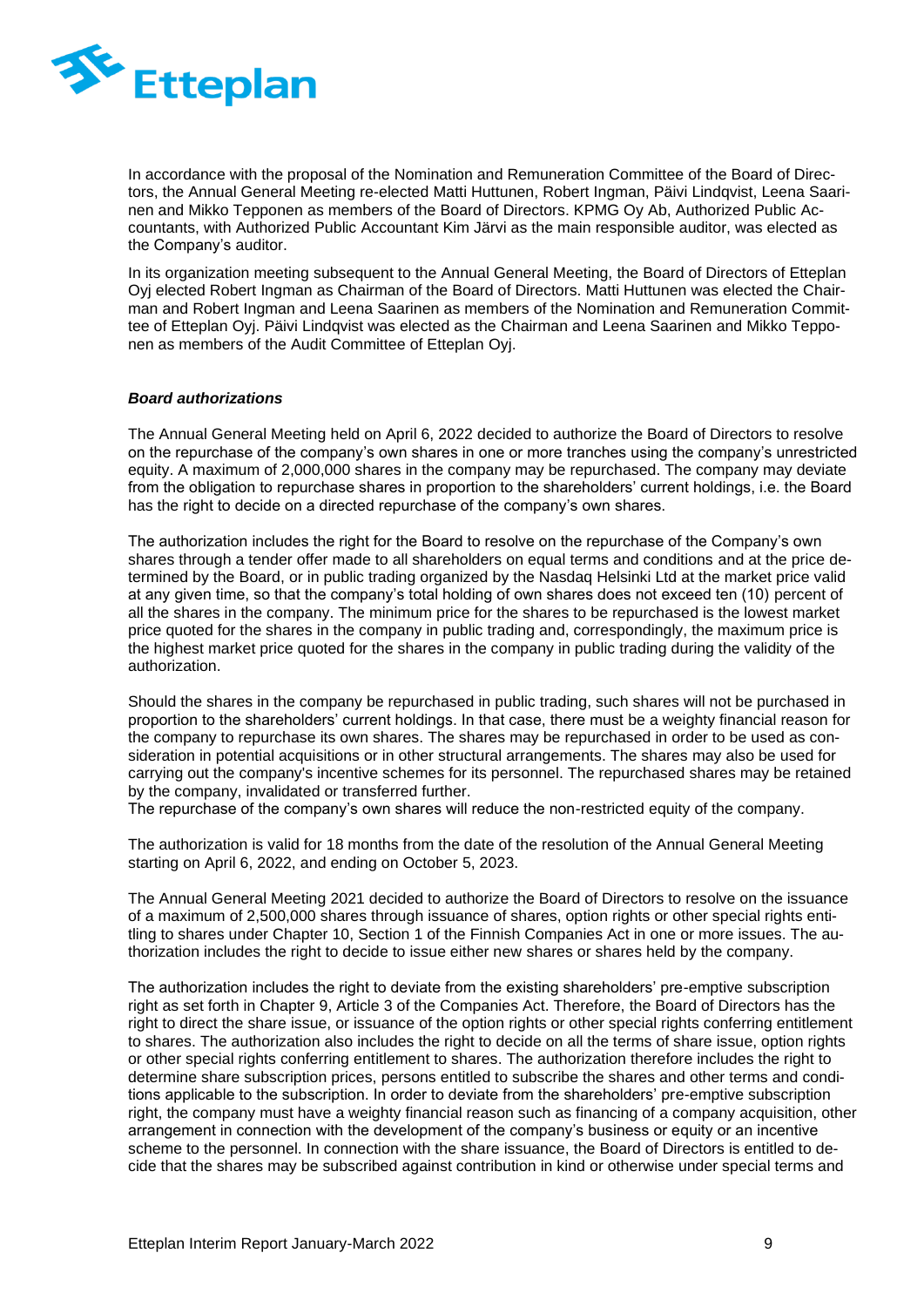

conditions. The authorization includes the right to determine whether the subscription price will be entered into the share capital or into the unrestricted equity fund.

The authorization is valid for two (2) years from the date of the resolution of the Annual General Meeting, starting on April 8, 2021, and ending on April 7, 2023.

### **SHARES**

Etteplan's shares are listed in Nasdaq Helsinki Ltd's Mid Cap market capitalization group in the Industrials sector under the ETTE ticker. The company has one series of shares. All shares confer an equal right to a dividend and the company's funds. The company's share capital on March 31, 2022, was EUR 5,000,000.00 and the total number of shares was 25,083,308.

On February 2, 2022, Etteplan issued a stock exchange release announcing the acquisition of Syncore Technologies AB. As part of the financing of the transaction, Etteplan Oyj's Board of Directors, in its meeting held on February 1, 2022, made a conditional decision on a share issue based on the share issue authorization given to the Board of Directors by the Annual General Meeting on April 8, 2021. In accordance with the terms of the transaction, the purchase price was paid through a share issue to the sellers and cash. The contract of sale, which was a condition of the decision, was signed on February 2, 2022, and at the same time, the sellers subscribed for 117,485 new Etteplan shares as a part payment for the purchase amount. The subscription price per share paid for the shares was EUR 16.42. The new shares carry the right to dividends starting from the financial year 2022.

The new shares subscribed for in the directed share issue were registered in the Trade Register on April 19, 2022, and in the book-entry system maintained by Euroclear Finland Oy on April 29, 2022. The shares were listed for trading on Nasdaq Helsinki on May 3, 2022. The total number of Etteplan shares after the issue is 25,200,793. However, trading in the new shares will only be possible after three years, when the transfer restriction agreed upon in connection with the transaction has expired.

### **Trading in shares**

The number of Etteplan Oyj shares traded in January-March was 157,979 (1-3/2021: 497,349), for a total value of EUR 2.45 (7.56) million. The share price low was EUR 11.95, the high EUR 18.75, the average EUR 15.50 and the closing price EUR 16.15. Market capitalization on March 31, 2022, was EUR 404.42 (410.59) million. On March 31, 2022, Etteplan had 3,597 (3,617) shareholders.

### **Own shares**

Etteplan did not purchase its own shares in January-March 2022. On March 31, 2022 the company held a total of 159,046 (March 31, 2021: 79,046) own shares, which responds to 0.63 percent of the total number of shares and votes.

# **Flaggings**

Etteplan Oyj received no flagging notices in January-March 2022.

### **Etteplan Oyj's incentive plan for key personnel 2020-2022**

On February 5, 2020, Etteplan's Board of Directors resolved to establish a new share-based incentive plan for the Group's key personnel. The aim of the plan is to combine the objectives of the shareholders and the key personnel in order to increase the value of the company, to commit the key personnel to the company, and to offer them a competitive reward plan based on holding the company shares.

The plan includes one earning period which comprises calendar years 2020-2022. The earning period covers the same years as Etteplan's strategy update published in March 2019. The plan is in line with Etteplan's strategy and supports the achievement of the company's financial targets.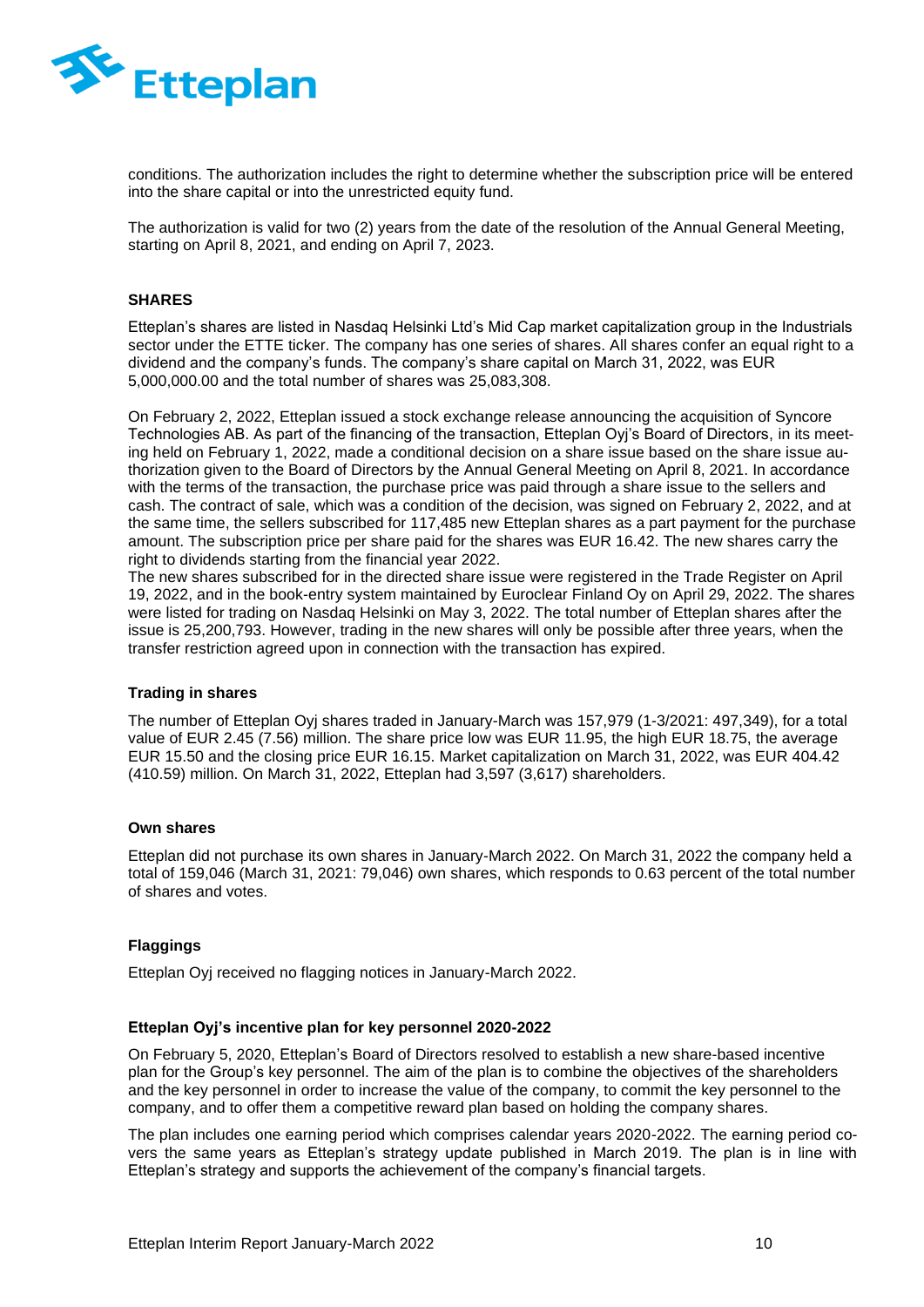

The earning criteria are Etteplan Group's revenue increase and the development of Total Shareholder Return (TSR). The potential reward will be paid partly in the company's shares and partly in cash after the end of the earning period. The proportion to be paid in cash is intended to cover taxes and tax-related costs arising from the reward to the key personnel.

Approximately 25 people belong to the plan, including the Management Group of Etteplan. The rewards to be paid on the basis of the plan will correspond to the value of an approximate maximum total of 390,000 Etteplan Oyj shares (including also the proportion to be paid in cash). The shares to be paid out as potential rewards will be transferred from the shares held by the company or shares acquired from the market, and therefore the incentive plan will have no diluting effect on the share value.

### **Operating risks and uncertainty factors**

Etteplan's financial results are exposed to a number of strategic, operational and financial risks. The uncertainties caused by the general economic development continue to constitute risks for Etteplan's business. The possibility of changes in customers' business operations is a significant risk to Etteplan's operations. The company's operations are based on skilled staff. The availability of competent professionals is an important factor for ensuring profitable growth and operations. The increased difficulties in recruiting professional staff, particularly in certain expert disciplines, continues to present a business risk.

The COVID-19 pandemic continues to have an impact on Etteplan's business and the prolongation of the situation has a negative impact on the company's development. Russia's attack on Ukraine increases uncertainty in the markets, drives higher inflation and may have a negative impact on customers' operations and supply chains. The unstable geopolitical situation makes the future more difficult to predict.

Etteplan assesses business risks annually and actively monitors their development during the year. The focus of the assessment is particularly on monitoring changes in already identified risks, identifying new business risks and developing proactive risk management. The results of the assessment are presented in Etteplan's Corporate Governance Statement.

### **Etteplan's Annual Report 2021, Remuneration Report, Corporate Governance Statement and Statement of non-financial information**

Etteplan has published a Remuneration Report, Corporate Governance Statement and Statement of nonfinancial information separately from the Board of Directors' Review. Etteplan has also published its Annual Report for 2021, consisting of two parts. Our Annual Review is called Essential Impact. It introduces our strategy and operations. It also includes our Sustainability report, which is prepared in accordance with GRI Standards. The Financial Review 2021 contains the Financial Statements and other investor information. We published our Financial Statements also in the European Single Electronic Format (ESEF). The reports and statements are available on Etteplan's website at www.etteplan.com/investors/reportspresentations.

### **Event after the review period: Registration of Etteplan Oyj's new shares with the Trade Register and into the book-entry system**

In a stock exchange release published on February 2, 2022, Etteplan announced it had acquired Syncore Technologies AB, a Swedish company specializing in embedded systems, and would carry out a directed share issue to the owners of the acquired company. In accordance with the terms of the share issue, Etteplan offered 117,485 new Etteplan Oyj shares for subscription to the owners of Syncore Technologies AB.

The new shares were registered with the Trade Register on April 19, 2022 and were entered into the bookentry system maintained by Euroclear Finland Ltd on April 29, 2022. The shares were listed for trading on Nasdaq Helsinki on May 3, 2022. Following the registration of the new shares, the total number of shares in Etteplan Oyj is 25,200,793.

Trading in the new shares will only be possible after three years, when the transfer restriction agreed upon in connection with the transaction has expired.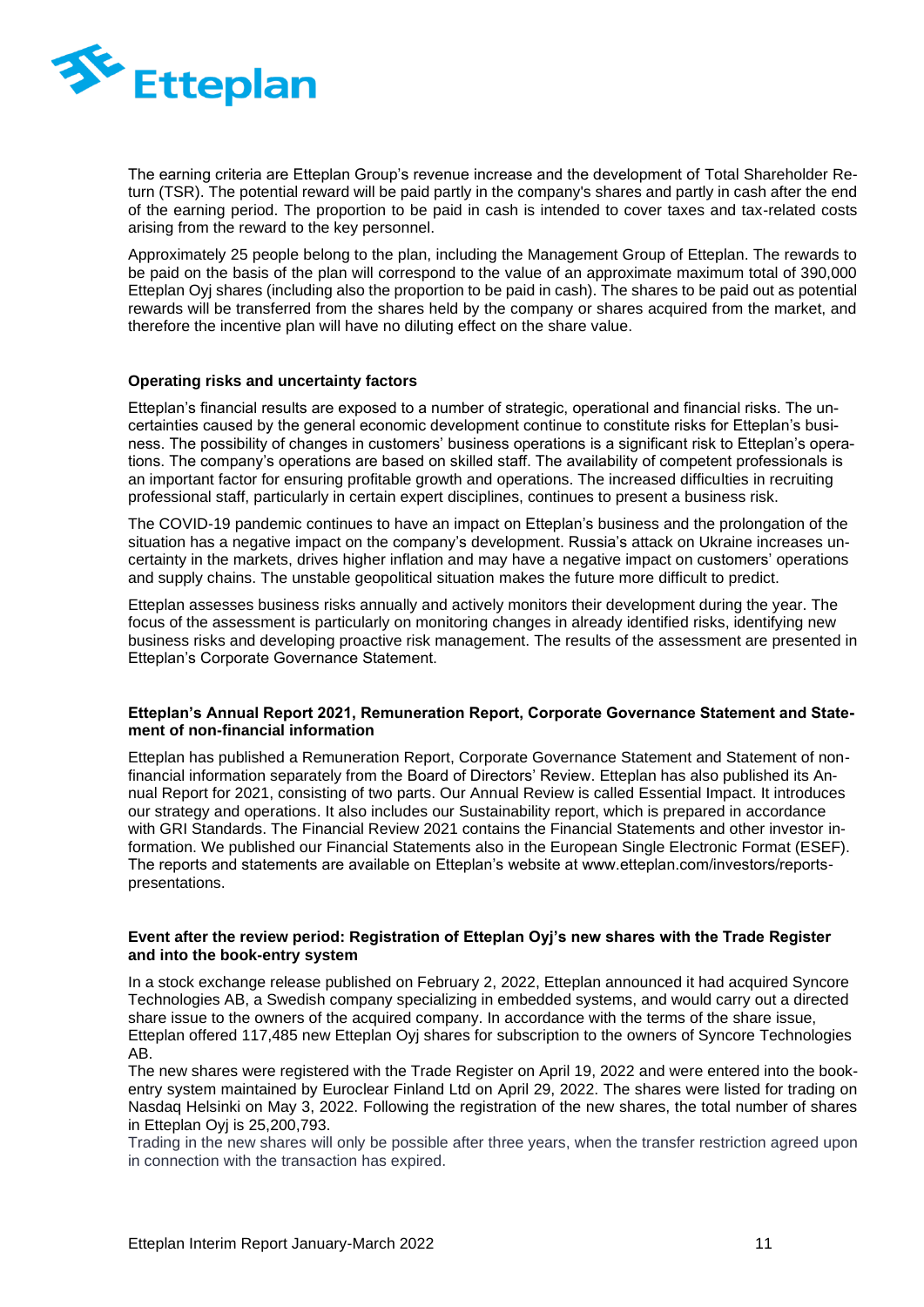

# **Event after the review period: Etteplan significantly expands its sustainability services and acquires LCA Consulting**

Etteplan strengthens its position as an expert in sustainable development and acquires LCA Consulting Oy, a provider of high-quality expert services. Founded in 2013 as a spin-off at LUT University, LCA Consulting focuses on life cycle assessment of companies, products and production, carbon footprinting and expert training. LCA Consulting, based in Lappeenranta, Finland, employs 11 experts and its customer base consists especially of customers in industrial production and manufacturing, construction industry and public sector.

# **Financial information in 2022**

January-June 2022 Half Year Financial Report: Wednesday, August 10, 2022 January-December 2022 Interim Report: Friday, October 28, 2022

Espoo, May 5, 2022 Etteplan Oyj Board of Directors

Additional information: Juha Näkki, President and CEO, tel. +358 10 307 2077 Outi Torniainen, SVP, Communications and Marketing, tel. +358 10 307 3302

The information presented herein has not been audited. Releases and other corporate information are available on Etteplan's website at [www.etteplan.com.](http://www.etteplan.com/)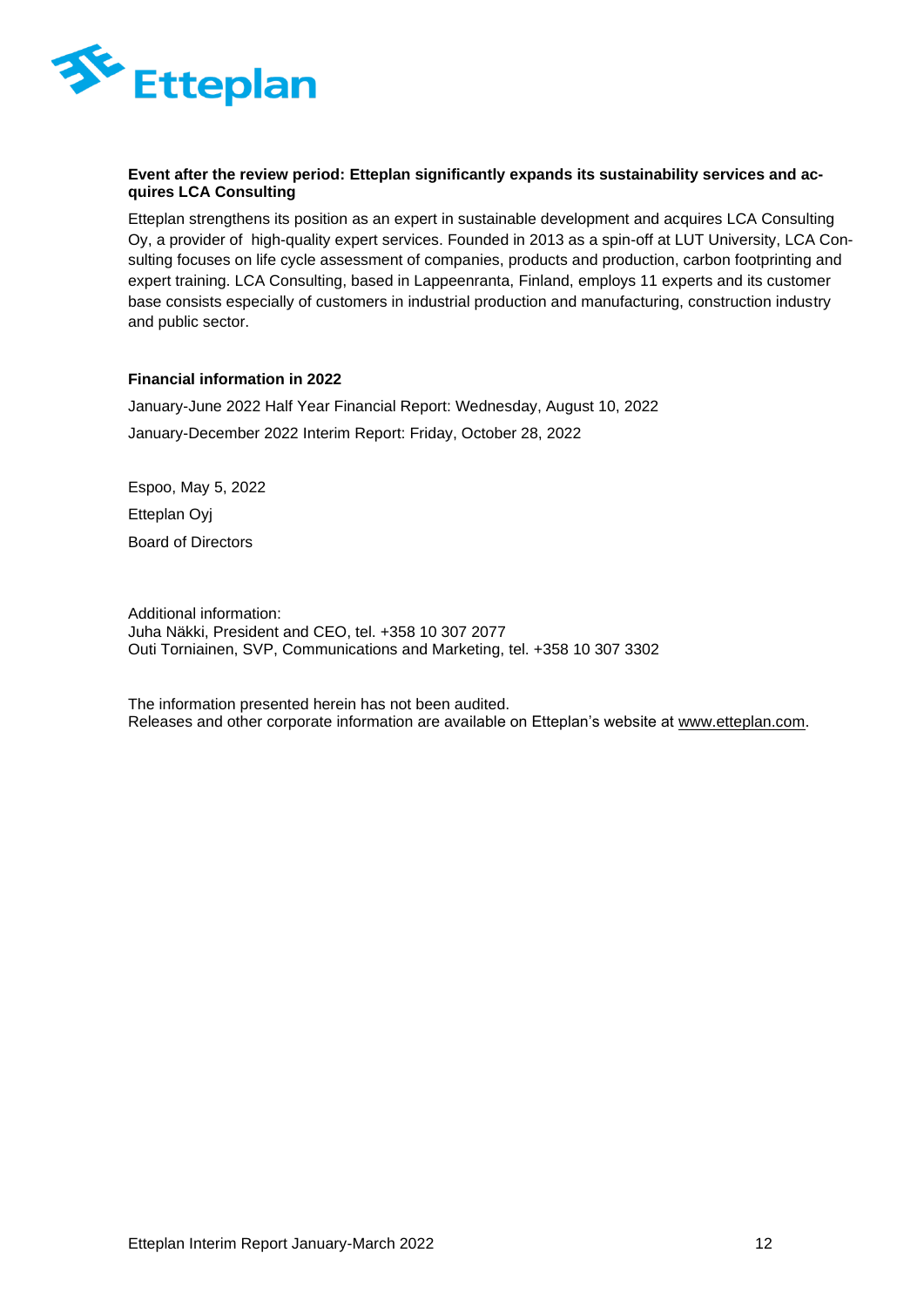

# **CONSOLIDATED STATEMENT OF COMPREHENSIVE INCOME**

| <b>EUR 1,000</b>                                                                                                                                                                                                                                                                            | 1-3/2022      | 1-3/2021     | 1-12/2021    |
|---------------------------------------------------------------------------------------------------------------------------------------------------------------------------------------------------------------------------------------------------------------------------------------------|---------------|--------------|--------------|
| <b>Revenue</b>                                                                                                                                                                                                                                                                              | 89,586        | 72,950       | 300,111      |
| Other operating income                                                                                                                                                                                                                                                                      | 350           | 309          | 1,289        |
| Materials and services                                                                                                                                                                                                                                                                      | $-10,211$     | $-7,388$     | $-31,685$    |
| Employee benefits expenses                                                                                                                                                                                                                                                                  | $-59,366$     | $-48,831$    | $-197,596$   |
| Other operating expenses                                                                                                                                                                                                                                                                    | $-7,788$      | $-6,037$     | $-28,527$    |
| Depreciation and amortization                                                                                                                                                                                                                                                               | $-4,949$      | $-4,408$     | $-17,839$    |
| <b>Operating profit (EBIT)</b>                                                                                                                                                                                                                                                              | 7,622         | 6,594        | 25,754       |
| Financial income and expenses                                                                                                                                                                                                                                                               | $-344$        | $-131$       | $-888$       |
| <b>Profit before taxes</b>                                                                                                                                                                                                                                                                  | 7,277         | 6,463        | 24,867       |
| Income taxes                                                                                                                                                                                                                                                                                | $-1,489$      | $-1,165$     | $-4,823$     |
| Profit for the review period                                                                                                                                                                                                                                                                | 5,788         | 5,298        | 20,044       |
| Other comprehensive income, that may be reclassified to profit or loss<br>Currency translation differences<br>Other comprehensive income, that will not be reclassified to profit or loss<br>Change in fair value of equity investments at fair value through other<br>comprehensive income | $-254$<br>-16 | $-726$<br>18 | $-589$<br>32 |
| Other comprehensive income, net of tax                                                                                                                                                                                                                                                      | $-271$        | $-708$       | $-557$       |
| Total comprehensive income for the review period                                                                                                                                                                                                                                            | 5,518         | 4,590        | 19,487       |
| Profit for the review period attributable to<br>Equity holders of the parent company<br>Total comprehensive income for the review period attributable to                                                                                                                                    | 5,788         | 5,298        | 20,044       |
| Equity holders of the parent company                                                                                                                                                                                                                                                        | 5,518         | 4,590        | 19,487       |
| Earnings per share calculated from the profit attributable to equity holders of the parent company                                                                                                                                                                                          |               |              |              |
| Basic earnings per share, EUR                                                                                                                                                                                                                                                               | 0.23          | 0.21         | 0.80         |
| Diluted earnings per share, EUR                                                                                                                                                                                                                                                             | 0.23          | 0.21         | 0.80         |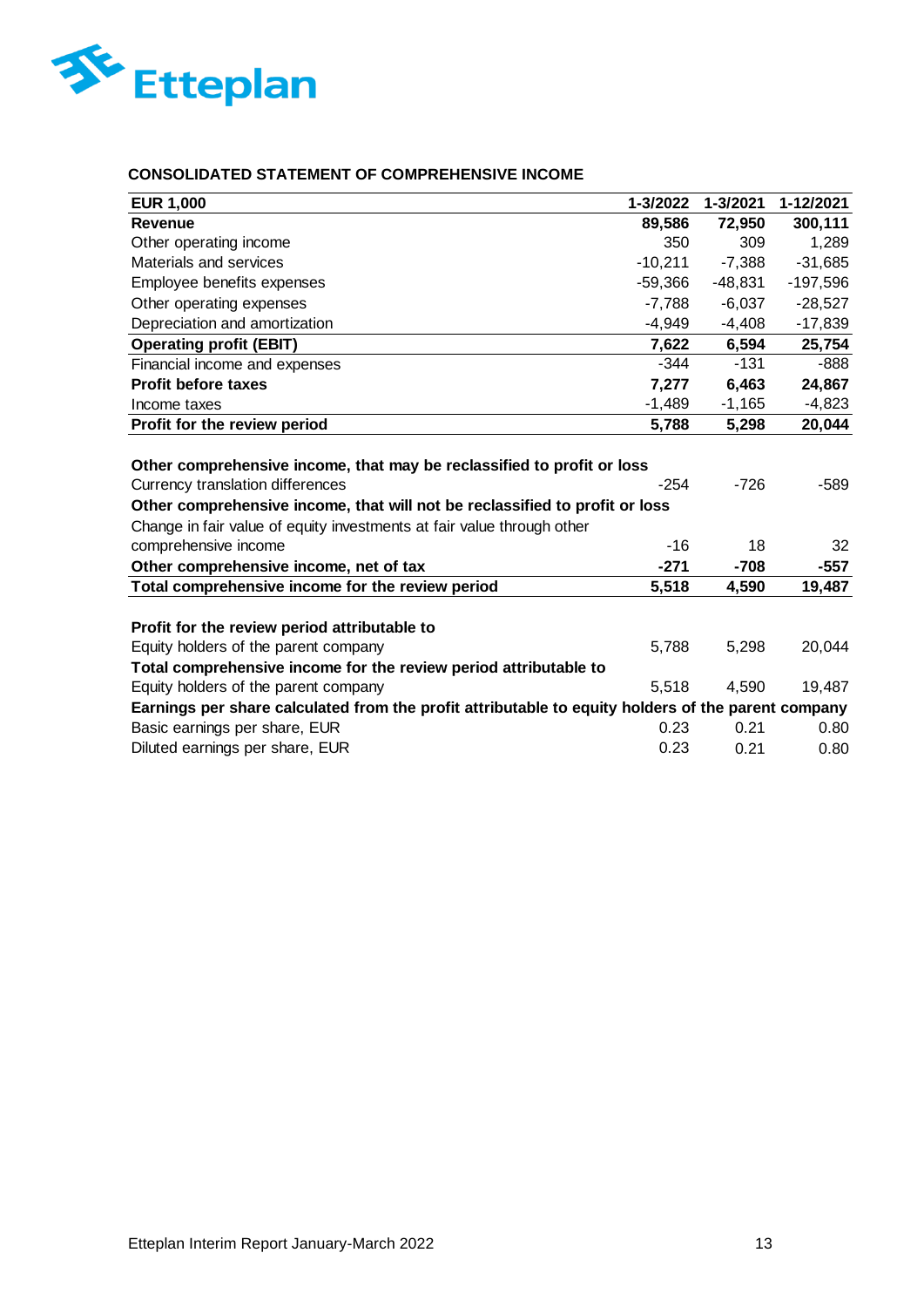

# **CONSOLIDATED STATEMENT OF FINANCIAL POSITION**

| <b>EUR 1,000</b>                        | Mar 31, 2022 | Mar 31, 2021 | Dec 31, 2021 |
|-----------------------------------------|--------------|--------------|--------------|
| <b>ASSETS</b>                           |              |              |              |
| <b>Non-current assets</b>               |              |              |              |
| Goodwill                                | 106,120      | 86,755       | 92,380       |
| Other intangible assets                 | 36,668       | 28,027       | 28,807       |
| Tangible assets                         | 27,081       | 24,781       | 24,759       |
| Investments at fair value through other |              |              |              |
| comprehensive income                    | 398          | 400          | 418          |
| Other non-current receivables           | 54           | 54           | 54           |
| Deferred tax assets                     | 681          | 562          | 731          |
| Non-current assets, total               | 171,002      | 140,579      | 147,150      |
| <b>Current assets</b>                   |              |              |              |
| Inventory                               | 561          | 339          | 376          |
| Work in progress                        | 33,764       | 28,620       | 26,810       |
| Trade and other receivables             | 49,817       | 34,585       | 47,988       |
| Current tax assets                      | 221          | 70           | 273          |
| Cash and cash equivalents               | 28,479       | 15,325       | 30,356       |
| <b>Current assets, total</b>            | 112,841      | 78,938       | 105,803      |
| <b>TOTAL ASSETS</b>                     | 283,843      | 219,518      | 252,953      |
| <b>EQUITY AND LIABILITIES</b>           |              |              |              |
| <b>Equity</b>                           |              |              |              |
| Share capital                           | 5,000        | 5,000        | 5,000        |
| Share premium account                   | 6,701        | 6,701        | 6,701        |
| Unrestricted equity fund                | 23,966       | 20,101       | 22,037       |
| Own shares                              | $-1,143$     | 16           | $-1,245$     |
| Cumulative translation adjustment       | $-3,727$     | $-3,610$     | $-3,473$     |
| Other reserves                          | 117          | 119          | 133          |
| Retained earnings                       | 75,549       | 63,476       | 69,761       |
| Equity, total                           | 106,463      | 91,803       | 98,914       |
| <b>Non-current liabilities</b>          |              |              |              |
| Deferred tax liabilities                | 9,569        | 6,921        | 7,408        |
| Loans from financial institutions       | 40,346       | 11,000       | 30,350       |
| Lease liabilities                       | 8,728        | 8,622        | 8,777        |
| Other non-current liabilities           | 7,794        | 1,236        | 827          |
| Non-current liabilities, total          | 66,436       | 27,780       | 47,362       |
| <b>Current liabilities</b>              |              |              |              |
| Loans from financial institutions       | 27,053       | 28,013       | 25,453       |
| Lease liabilities                       | 15,662       | 14,571       | 13,894       |
| Advances received                       | 3,116        | 3,505        | 3,891        |
| Trade and other payables                | 62,696       | 52,467       | 61,673       |
| Current income tax liabilities          | 2,417        | 1,378        | 1,766        |
| <b>Current liabilities, total</b>       | 110,944      | 99,935       | 106,677      |
| Liabilities, total                      | 177,380      | 127,714      | 154,039      |
| TOTAL EQUITY AND LIABILITIES            | 283,843      | 219,518      | 252,953      |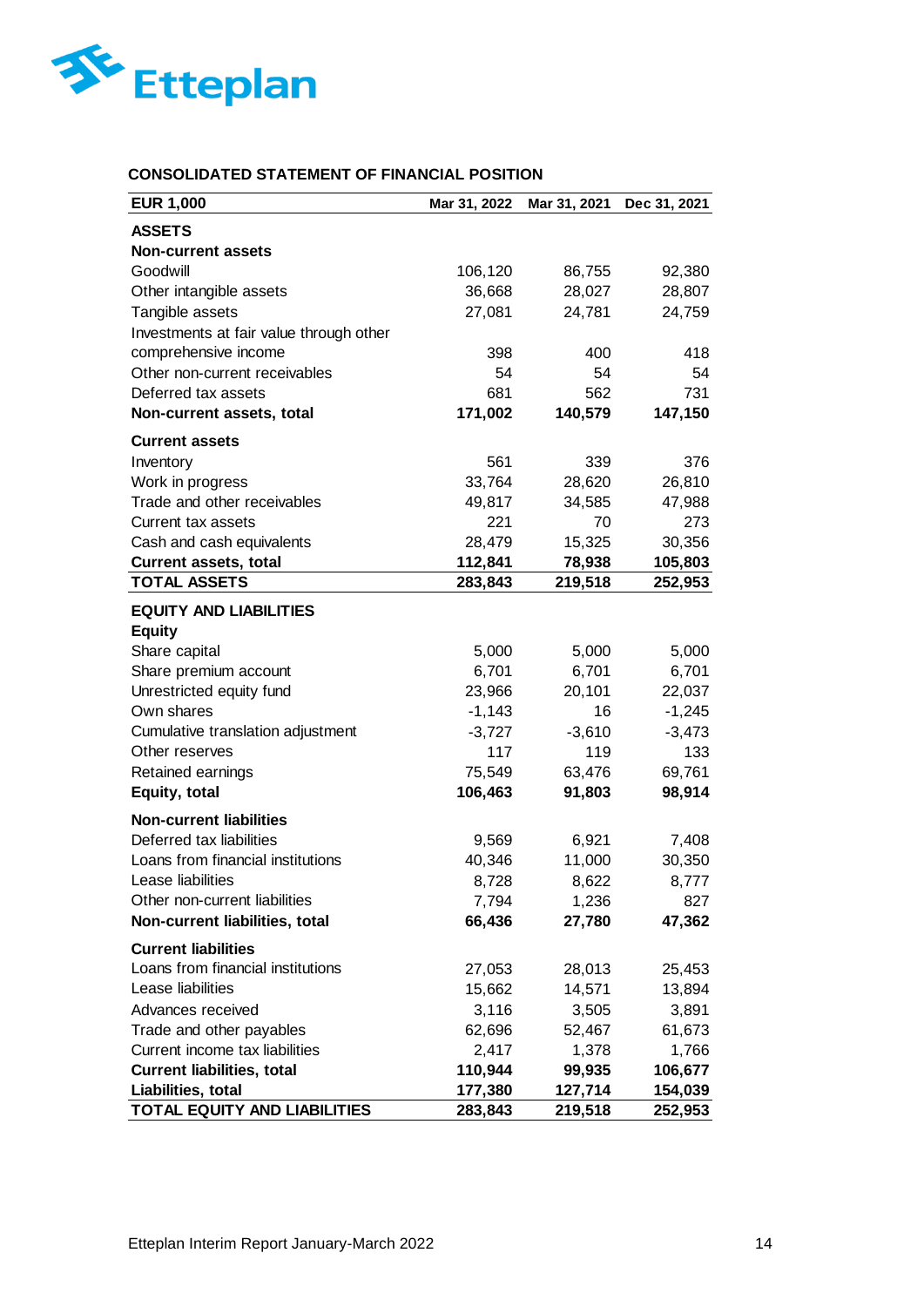

# **CONSOLIDATED STATEMENT OF CASH FLOWS**

| <b>EUR 1,000</b>                                                  | 1-3/2022     |                | 1-3/2021 1-12/2021 |
|-------------------------------------------------------------------|--------------|----------------|--------------------|
| <b>Operating cash flow</b>                                        |              |                |                    |
| Cash receipts from customers                                      | 87,830       | 69,020         | 287,564            |
| Operating expenses paid                                           | $-77,074$    | $-65,567$      | $-253,056$         |
| Operating cash flow before financial                              |              |                |                    |
| items and taxes                                                   | 10,756       | 3,453          | 34,508             |
| Interests and other payments for financial                        |              |                |                    |
| expenses                                                          | -374         | $-193$         | $-1,289$           |
| Interest received                                                 | 11           | 16             | 80                 |
| Income taxes paid                                                 | $-1,796$     | $-1,987$       | $-6,205$           |
| <b>Operating cash flow (A)</b>                                    | 8,597        | 1,290          | 27,093             |
| <b>Investing cash flow</b>                                        |              |                |                    |
| Purchase of tangible and intangible assets                        | $-462$       | $-618$         | $-2,157$           |
| Acquisition of subsidiaries, net of cash                          |              |                |                    |
| acquired                                                          | $-18,427$    | $-5,432$       | $-14,255$          |
| Proceeds from sale of tangible and                                |              |                |                    |
| intangible assets                                                 | 0            | 5              | 17                 |
| Proceeds from repayment of loans                                  | 0            | 0              | 73                 |
| Investing cash flow (B)                                           | $-18,889$    | $-6,045$       | $-16,321$          |
|                                                                   |              |                |                    |
| Cash flow after investments (A+B)                                 | $-10,292$    | $-4,756$       | 10,772             |
|                                                                   |              |                |                    |
| <b>Financing cash flow</b>                                        |              |                |                    |
| Proceeds from directed share issue<br>Purchase of own shares      | 0<br>0       | $\pmb{0}$<br>0 | 1,936              |
| Proceeds from current loans                                       | 491          | 350            | $-1,382$           |
| Repayments of current loans                                       | $-1,925$     |                | 6,941<br>$-30,060$ |
| Proceeds from non-current loans                                   | 13,000       | $-1,901$<br>0  | 37,503             |
| Repayments of non-current loans                                   | -4           | 0              | -6                 |
| Payment of lease liabilities                                      | $-3,223$     | $-2,904$       | $-11,478$          |
| Dividend paid                                                     | 0            | 0              | $-8,461$           |
| Financing cash flow (C)                                           | 8,338        | $-4,455$       | $-5,007$           |
|                                                                   |              |                |                    |
| Variation in cash (A+B+C) increase (+) /<br>decrease (-)          | $-1,954$     | $-9,210$       | 5,765              |
|                                                                   |              |                |                    |
| Assets at the beginning of the period<br>Exchange gains or losses | 30,356<br>76 | 24,407<br>128  | 24,407<br>184      |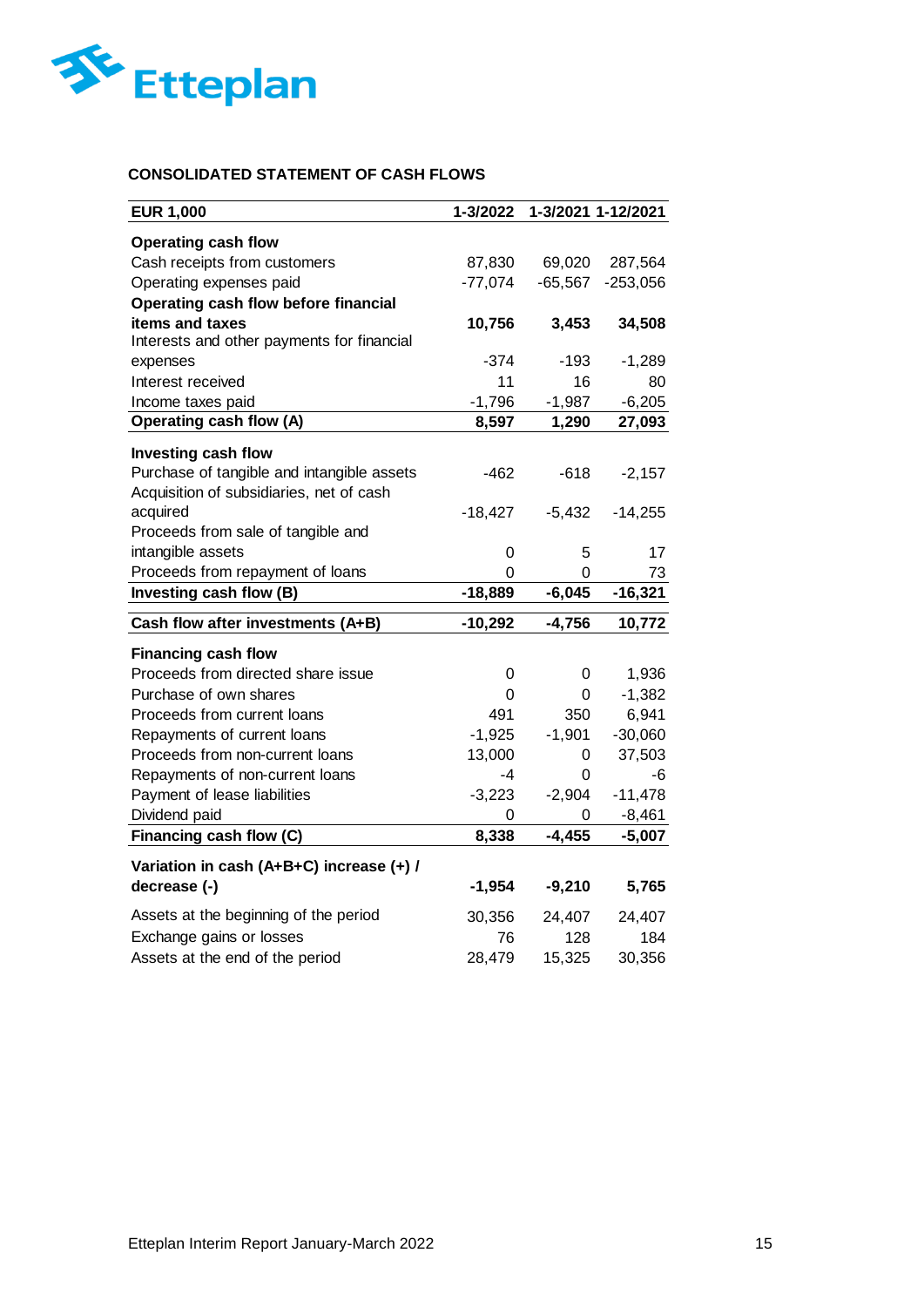

# **CONSOLIDATED STATEMENT OF CHANGES IN EQUITY**

# **Legends for table columns**

| A) Share Capital                                 | E) Own Shares                                                          |
|--------------------------------------------------|------------------------------------------------------------------------|
|                                                  | B) Share Premium Account F) Cumulative Translation Adjustment          |
| C) Unrestricted Equity Fund G) Retained Earnings |                                                                        |
| D) Other Reserves                                | H) Capital attributable to equity holders of the parent company, total |

| <b>EUR 1,000</b>                                         | А     | в        | С      | D   | Е        | F        | G        | н        |
|----------------------------------------------------------|-------|----------|--------|-----|----------|----------|----------|----------|
| Equity Jan 1, 2021                                       | 5 000 | 6701     | 20 101 | 101 | $-124$   | $-2884$  | 58 178   | 87 074   |
| <b>Comprehensive income</b>                              |       |          |        |     |          |          |          |          |
| Profit for the review period                             | 0     | 0        | 0      | 0   | 0        | $\Omega$ | 20 044   | 20 044   |
| Other comprehensive income                               |       |          |        |     |          |          |          |          |
| Change in fair value of equity investments at fair value |       |          |        |     |          |          |          |          |
| through other comprehensive income                       | 0     | 0        | 0      | 32  | 0        | $\Omega$ | 0        | 32       |
| Cumulative translation adjustment                        | 0     | 0        | 0      | 0   | 0        | $-589$   | 0        | $-589$   |
| Other comprehensive income, net of tax                   | 0     | 0        | 0      | 32  | 0        | -589     | 0        | -557     |
| Total comprehensive income for the review period         | 0     | 0        | 0      | 32  | 0        | -589     | 20 044   | 19 487   |
| <b>Transactions with owners</b>                          |       |          |        |     |          |          |          |          |
| <b>Dividends</b>                                         | 0     | 0        | 0      | 0   | 0        | 0        | $-8461$  | $-8461$  |
| Directed share issue                                     | 0     | $\Omega$ | 1936   | 0   | $\Omega$ | $\Omega$ | $\Omega$ | 1936     |
| Purchase of own shares                                   | 0     | 0        | 0      | 0   | $-1.382$ | 0        | 0        | $-1.382$ |
| Share-based incentive plan                               | 0     | 0        | 0      | 0   | 260      | $\Omega$ | 0        | 260      |
| Transactions with owners, total                          | 0     | 0        | 936    | 0   | $-1122$  | 0        | -8 461   | $-7647$  |
| <b>Equity Dec 31, 2021</b>                               | 5 000 | 6701     | 22 037 | 133 | $-1245$  | -3 473   | 69761    | 98 914   |

| <b>EUR 1,000</b>                                         | А     | в     | C      | D           | F        |          | G      | н       |
|----------------------------------------------------------|-------|-------|--------|-------------|----------|----------|--------|---------|
| Equity Jan 1, 2022                                       | 5.000 | 6,701 | 22.037 | 133         | $-1.245$ | $-3.473$ | 69.761 | 98,914  |
| <b>Comprehensive income</b>                              |       |       |        |             |          |          |        |         |
| Profit for the review period                             | 0     | 0     | 0      | $\mathbf 0$ | 0        | 0        | 5,788  | 5,788   |
| Other comprehensive income                               |       |       |        |             |          |          |        |         |
| Change in fair value of equity investments at fair value |       |       |        |             |          |          |        |         |
| through other comprehensive income                       | 0     | 0     | 0      | $-16$       | $\Omega$ | $\Omega$ | 0      | $-16$   |
| Cumulative translation adjustment                        | 0     | 0     | 0      | 0           | 0        | $-254$   | 0      | $-254$  |
| Other comprehensive income, net of tax                   | 0     | 0     | 0      | -16         | 0        | $-254$   | 0      | $-271$  |
| Total comprehensive income for the review period         | 0     | 0     | 0      | -16         | 0        | $-254$   | 5,788  | 5,518   |
| <b>Transactions with owners</b>                          |       |       |        |             |          |          |        |         |
| Directed share issue                                     | 0     | 0     | 1.929  | 0           | 0        | 0        | 0      | 1.929   |
| Share-based incentive plan                               | 0     | 0     | 0      | 0           | 102      | 0        | 0      | 102     |
| Transactions with owners, total                          | 0     | 0     | 1,929  | 0           | 102      |          | 0      | 2,031   |
| <b>Equity Mar 31, 2022</b>                               | 5.000 | 6,701 | 23.966 | 117         | $-1,143$ | $-3.727$ | 75.549 | 106.463 |

| <b>EUR 1,000</b>                                         | А     | в    | C           | D   | Е      | F        | G       | н       |
|----------------------------------------------------------|-------|------|-------------|-----|--------|----------|---------|---------|
| Equity Jan 1, 2021                                       | 5 000 | 6701 | 20 101      | 101 | $-124$ | $-2884$  | 58 178  | 87 074  |
| <b>Comprehensive income</b>                              |       |      |             |     |        |          |         |         |
| Profit for the review period                             | 0     | 0    | $\mathbf 0$ | 0   | 0      | $\Omega$ | 5 2 9 8 | 5 2 9 8 |
| Other comprehensive income                               |       |      |             |     |        |          |         |         |
| Change in fair value of equity investments at fair value |       |      |             |     |        |          |         |         |
| through other comprehensive income                       | 0     | 0    | 0           | 18  | 0      | $\Omega$ | 0       | 18      |
| Cumulative translation adjustment                        | 0     | 0    | 0           | 0   | 0      | $-726$   | 0       | $-726$  |
| Other comprehensive income, net of tax                   | 0     | 0    | 0           | 18  | 0      | $-726$   | 0       | $-708$  |
| Total comprehensive income for the review period         | 0     | 0    | 0           | 18  | 0      | $-726$   | 5 2 9 8 | 4 5 9 0 |
| <b>Transactions with owners</b>                          |       |      |             |     |        |          |         |         |
| Share-based incentive plan                               | 0     | 0    | 0           | 0   | 140    | 0        | 0       | 140     |
| Transactions with owners, total                          | 0     |      | 0           | 0   | 140    | 0        | 0       | 140     |
| <b>Equity Mar 31, 2021</b>                               | 5 000 | 6701 | 20<br>101   | 119 | 16     | $-3610$  | 63 476  | 91 803  |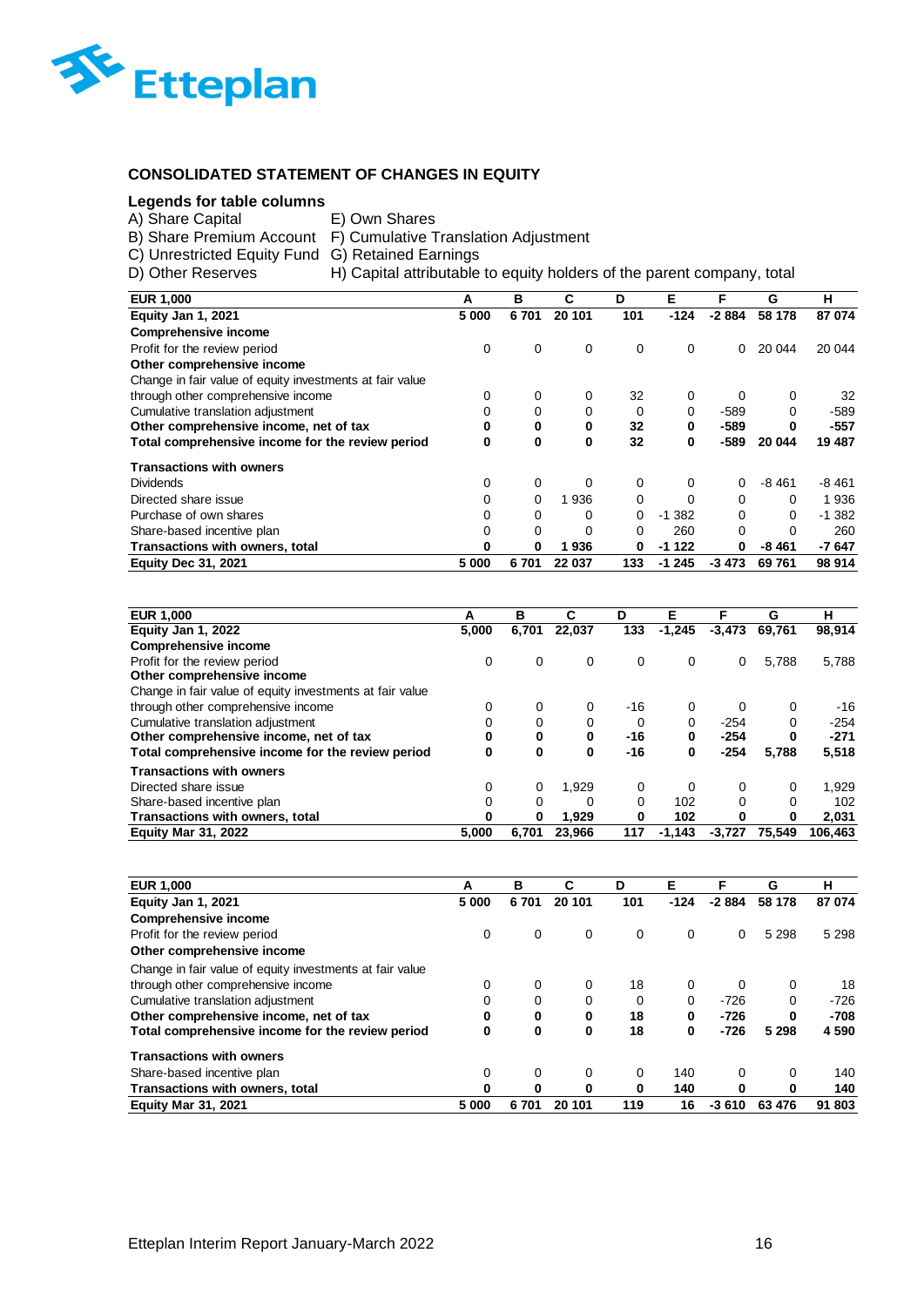

### **NOTES**

### **General**

Etteplan provides solutions for software and embedded solutions, industrial equipment and plant engineering and technical documentation solutions to the world's leading companies in the manufacturing industry. Our services are geared to improve the competitiveness of our customers' products, services and engineering processes throughout the product life cycle. The results of Etteplan's innovative engineering can be seen in numerous industrial solutions and everyday products.

In 2021, Etteplan had a turnover of approximately EUR 300 million. The company currently has almost 3,900 professionals in Finland, Sweden, the Netherlands, Germany, Poland, Denmark and China. Etteplan's shares are listed on Nasdaq Helsinki Ltd under the ETTE ticker.

The Etteplan Oyj Board of Directors has approved this Interim Report at its meeting on May 5, 2022.

### **Basis for preparation**

Figures are presented in thousands or millions of euros as described in connection with each figure. The figures presented are rounded from exact figures and consequently, the sum of figures presented individually can deviate from the presented sum figure. Key figures have been calculated using exact figures.

This Interim Report has not been prepared in accordance with all the requirements in IAS 34 (Interim Financial Reporting) standard. The Interim Report has been prepared according to the recognition and valuation principles presented in the 2021 Annual Financial Statements.

### **Accounting policies requiring management's judgment and key sources of uncertainty concerning estimates**

This release includes forward-looking statements, which are based on the current expectations, known factors, decisions and plans of the management. The management believes that the expectations reflected in such forward looking statements are reasonable. However, outcomes could differ materially from those implied in the forward-looking statements as a result of, among other factors, changes in economic, market and competitive conditions as well as changes in the regulatory environment and fluctuations in exchange rates. The Group's management may also have to make judgment-based decisions relating to the choice and application of accounting policies. This particularly concerns situations, where effective IFRS standards allow alternative valuation, recording and presenting manners.

The key sources of estimation uncertainty, as well as areas requiring judgment-based decisions, were the same as those that applied to the 2021 consolidated financial statements.

Management pays special attention to fair value measurements in connection with acquisitions and revenue recognition for fixed price projects.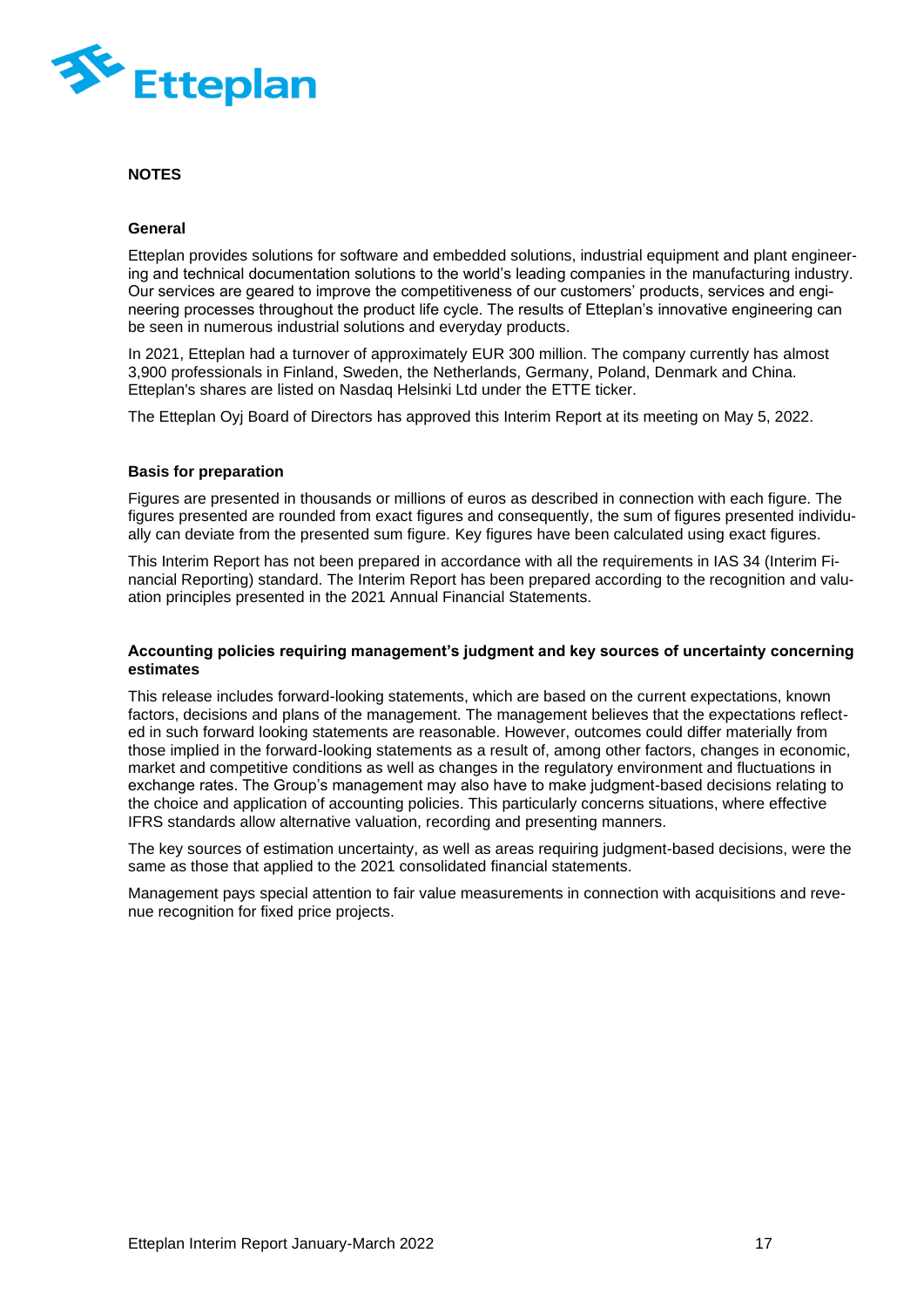

# **Key Figures**

| <b>EUR 1,000</b>                | 1-3/2022 | 1-3/2021 | 1-12/2021 | Change |
|---------------------------------|----------|----------|-----------|--------|
| Revenue                         | 89,586   | 72,950   | 300,111   | 22.8%  |
| Operating profit (EBITA)        | 8,950    | 7,679    | 30,139    | 16.6%  |
| EBITA, %                        | 10.0     | 10.5     | 10.0      |        |
| Operating profit (EBIT)         | 7,622    | 6,594    | 25,754    | 15.6%  |
| EBIT, %                         | 8.5      | 9.0      | 8.6       |        |
| Profit before taxes             | 7,277    | 6,463    | 24,867    | 12.6%  |
| Profit before taxes, %          | 8.1      | 8.9      | 8.3       |        |
| Return on equity, %             | 22.5     | 23.7     | 21.6      |        |
| ROCE, %                         | 16.5     | 18.0     | 16.0      |        |
| Equity ratio, %                 | 37.9     | 42.5     | 39.7      |        |
| Gross interest-bearing debt     | 91,788   | 62,207   | 78,474    | 47.6%  |
| Net gearing, %                  | 59.5     | 51.1     | 48.6      |        |
| Balance sheet, total            | 283,843  | 219,518  | 252,953   | 29.3%  |
| Gross investments               | 29,340   | 10,346   | 30,582    | 183.6% |
| Operating cash flow             | 8,597    | 1,290    | 27,093    | 566.6% |
| Basic earnings per share, EUR   | 0.23     | 0.21     | 0.80      | 9.5%   |
| Diluted earnings per share, EUR | 0.23     | 0.21     | 0.80      | 9.5%   |
| Equity per share, EUR           | 4.25     | 3.69     | 3.97      | 15.2%  |
| Personnel, average              | 3,858    | 3,322    | 3,480     | 16.1%  |
| Personnel at end of the period  | 3,877    | 3,331    | 3,629     | 16.4%  |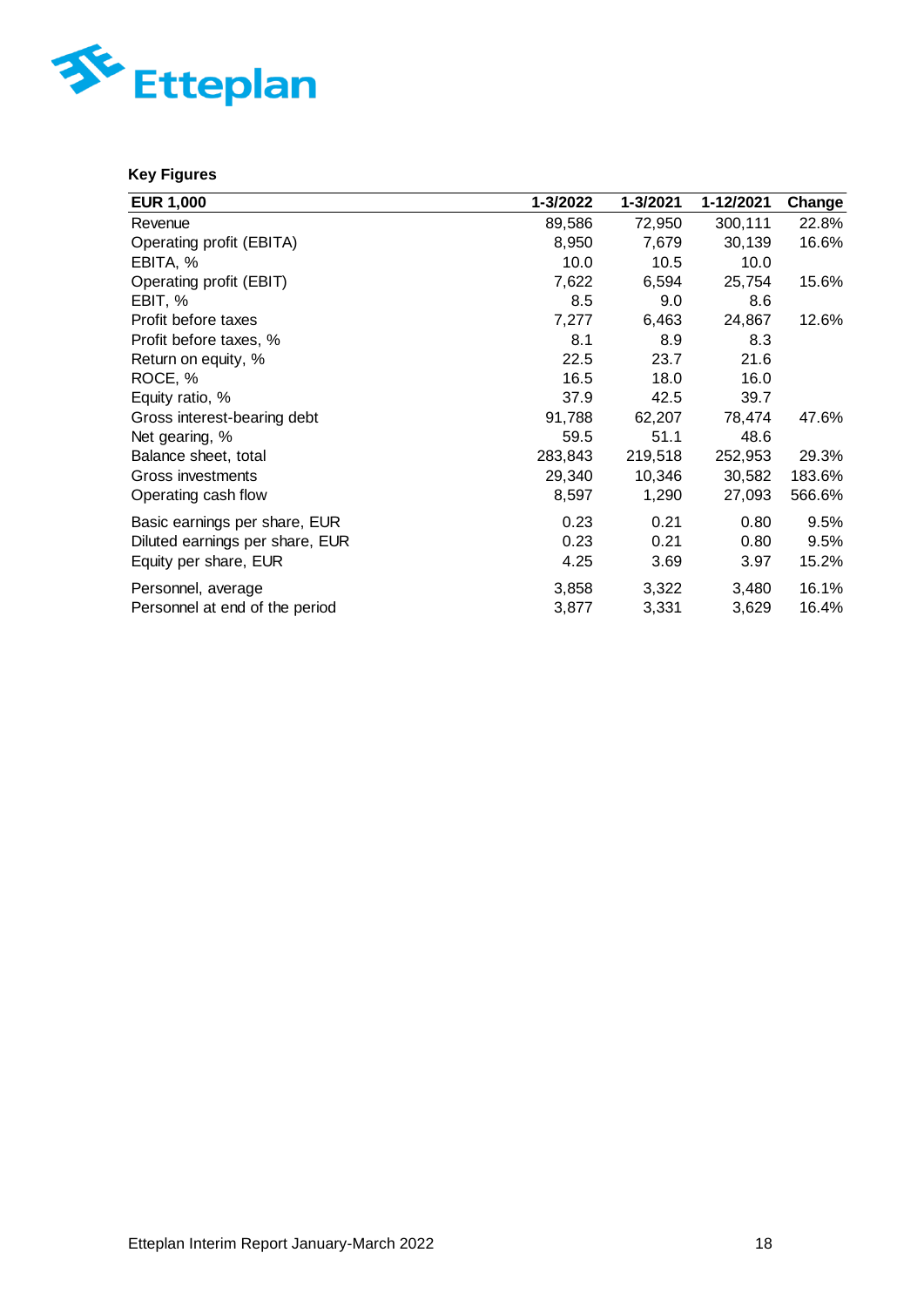

### **Revenue**

The table below presents the disaggregation of external revenue by geographical area and by timing of revenue recognition. The external revenue of each geographical area is presented according to the location of the seller. The Group's operations in China sell their services both locally and through other Group companies thus this revenue is partly included in the revenue from other areas.

| <b>EUR 1,000</b>                     | 1-3/2022 | 1-3/2021 | 1-12/2021 |
|--------------------------------------|----------|----------|-----------|
| <b>Primary geographical location</b> |          |          |           |
| Finland                              | 47,385   | 41,547   | 169,996   |
| Scandinavia                          | 22,180   | 17,297   | 70,153    |
| <b>Central Europe</b>                | 16,914   | 11,412   | 47,747    |
| China                                | 3,106    | 2,694    | 12,216    |
| <b>Total</b>                         | 89,586   | 72,950   | 300,111   |
| Timing of revenue recognition        |          |          |           |
| Transferred at a point in time       | 570      | 607      | 2,241     |
| Transferred over time                | 89,015   | 72,343   | 297,871   |
| <b>Total</b>                         | 89,586   | 72,950   | 300,111   |

# **Non-recurring items**

Items that are material either because of their size or their nature, and that are non-recurring, are considered as non-recurring items and are presented within the line items to which they best relate. The line items in which they are included in the income statement are specified in the table below.

| <b>EUR 1,000</b>                     |        | 1-3/2022 1-3/2021 | 1-12/2021 |
|--------------------------------------|--------|-------------------|-----------|
| Employee benefits expenses and other |        |                   |           |
| operating expenses                   | -252   | 20                | -656      |
| <b>Operating profit (EBIT)</b>       | $-252$ | 20                | -656      |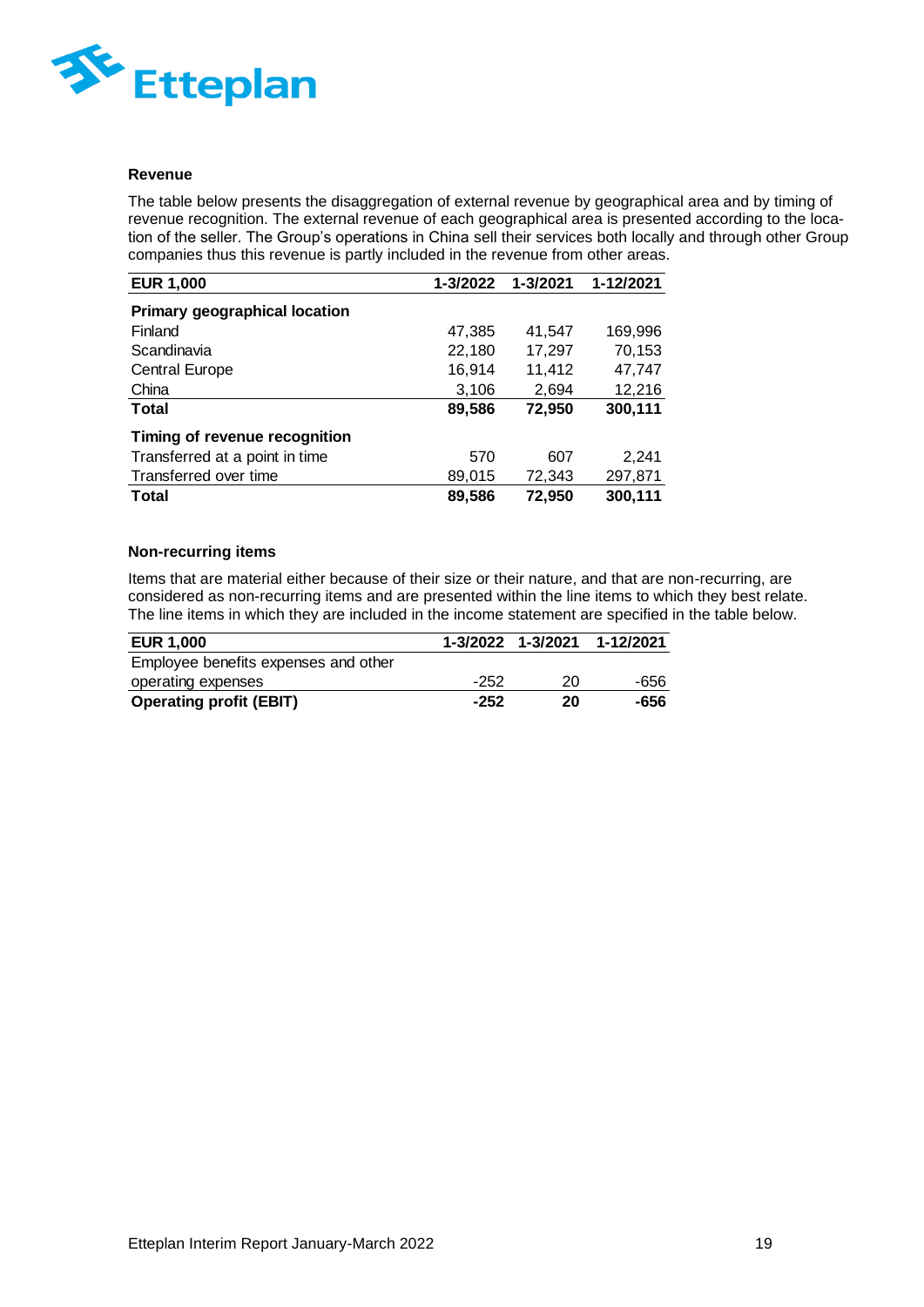

### **Business combinations**

### **Cognitas GmbH (100%)**

Etteplan acquired Cognitas GmbH, a German technical information lifecycle management company from Canon Deutschland GmbH on January 13, 2022. The acquisition strengthens Etteplan´s position in Germany and continues our strategic investments in Central Europe. Cognitas is a leading German consulting and services company in with an annual turnover around EUR 15 million with 200 professionals in consulting and technical information authoring and management.

The provisional goodwill of EUR 8,088 thousand arising from the acquisition is attributable to the technical know-how of the acquiree's personnel, and the expected synergies arising from the acquisition. None of the goodwill recognized is expected to be deductible for income tax purposes.

### **Syncore technologies AB (100%)**

Etteplan strengthened its position in Sweden and on February 2, 2022 acquired Syncore Technologies AB, a technology services company focusing on embedded systems. Founded in 2000, Syncore is specialized in advanced embedded systems projects such as design, hardware and software development, and product lifecycle services, especially for customers in the industrial systems, aerospace and defense industries. In 2020, Syncore's net sales were approximately EUR 5 million and it employs 46 embedded systems experts in Linköping, Sweden.

The provisional goodwill of EUR 5,822 thousand arising from the acquisition is attributable to the technical know-how of the acquiree's personnel, and the company's operating model. None of the goodwill recognized is expected to be deductible for income tax purposes.

### **Acquisitions in total**

The following table summarizes the provisional values of acquisition considerations, assets acquired and liabilities assumed for the acquisitions in total.

| <b>Consideration transferred:</b>              | <b>EUR 1,000</b> |
|------------------------------------------------|------------------|
| Cash payment                                   | 21,028           |
| Directed share issue                           | 1,929            |
| <b>Total consideration transferred</b>         | 22,957           |
| Tangible assets                                | 1,473            |
| Intangible assets                              | 116              |
| Customer relationships (intangible assets)     | 9,250            |
| Non-competition agreements (intangible assets) | 219              |
| Trade and other receivables                    | 13,843           |
| Cash and cash equivalents                      | 3,012            |
| <b>Total assets</b>                            | 27,914           |
| Non-current pension liabilities                | 6,902            |
| Other non-current liabilities                  | 452              |
| <b>Current dividend liabilities</b>            | 6,500            |
| Other current liabilities                      | 2,547            |
| Deferred tax liability                         | 2,465            |
| <b>Total liabilities</b>                       | 18,866           |
| Total identifiable net assets                  | 9,048            |
| <b>Formation of Goodwill:</b>                  |                  |
| Consideration transferred                      | 22,957           |
| Total identifiable net assets                  | $-9,048$         |
| <b>Goodwill</b>                                | 13,909           |

Costs related to the acquisitions, EUR 202 thousand, are included in other operating expenses in the consolidated statement of comprehensive income.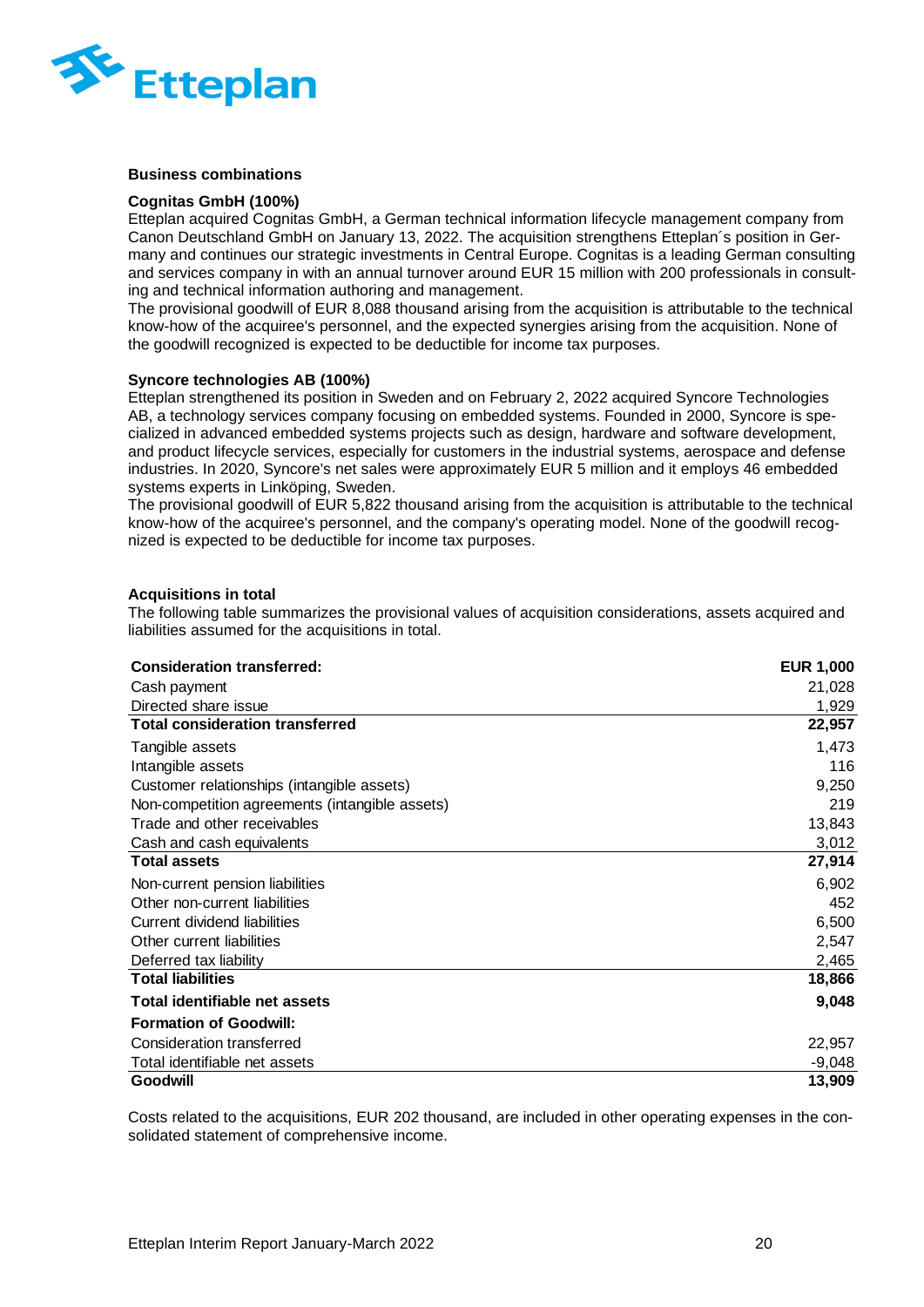

### **Non-IFRS key figures**

Etteplan presents non-IFRS key figures to supplement its consolidated financial statements which are prepared in accordance with IFRS. These key figures are designed to measure growth and provide insight into the company's underlying operational performance. This section describes the most important non-IFRS key figures used by the Group. Formulas for key figures (IFRS and Non-IFRS) are presented at the end of this release.

# *Operating profit (EBITA) and EBITA, %*

Operating profit (EBITA) is presented, because it reflects the Group's operational performance better that Operating profit (EBIT). Operating profit (EBITA) does not include amortization of fair value adjustments at acquisitions. EBITA, % presents Operating profit (EBITA) as a percentage share of revenue. The table below shows a reconciliation between Operating profit (EBITA) and Operating profit (EBIT).

| <b>EUR 1,000</b>                                       | 1-3/2022 | 1-3/2021 1-12/2021 |        |
|--------------------------------------------------------|----------|--------------------|--------|
| <b>Operating profit (EBIT)</b>                         | 7.622    | 6.594              | 25.754 |
| Amortization on fair value adjustments at acquisitions | 1.328    | 1.084              | 4,385  |
| <b>Operating profit (EBITA)</b>                        | 8.950    | 7.679              | 30.139 |

### *Organic/un-organic growth and growth in comparable currencies*

Organic (revenue) growth is presented in addition to total revenue growth, because it improves the comparability of revenue growth between periods by presenting the revenue growth without the effects of the last 12 months' acquisitions. Organic growth is calculated by comparing revenue between comparison periods excluding revenue from acquisitions that have taken place in the past 12 months. The revenue growth created by the last 12 months' acquisitions is presented as un-organic growth. Revenue growth in comparable currencies is presented, because it improves the comparability of revenue growth between periods by presenting the revenue growth with comparable exchange rates. For the calculation of growth in comparable currencies, revenue for the current period is calculated by using the comparable period's exchange rates. The figure is presented for Group revenue and organic growth.

### *The share of revenue represented by Managed Services*

Etteplan measures the share of revenue represented by Managed Services (MSI Index). Managed Services are service solutions, such as projects and continuous services, where the customer pays for results instead of resources. The share of revenue represented by Managed Services is presented, because it describes Etteplan's strategy implementation and explains, in part, the changes in profitability.